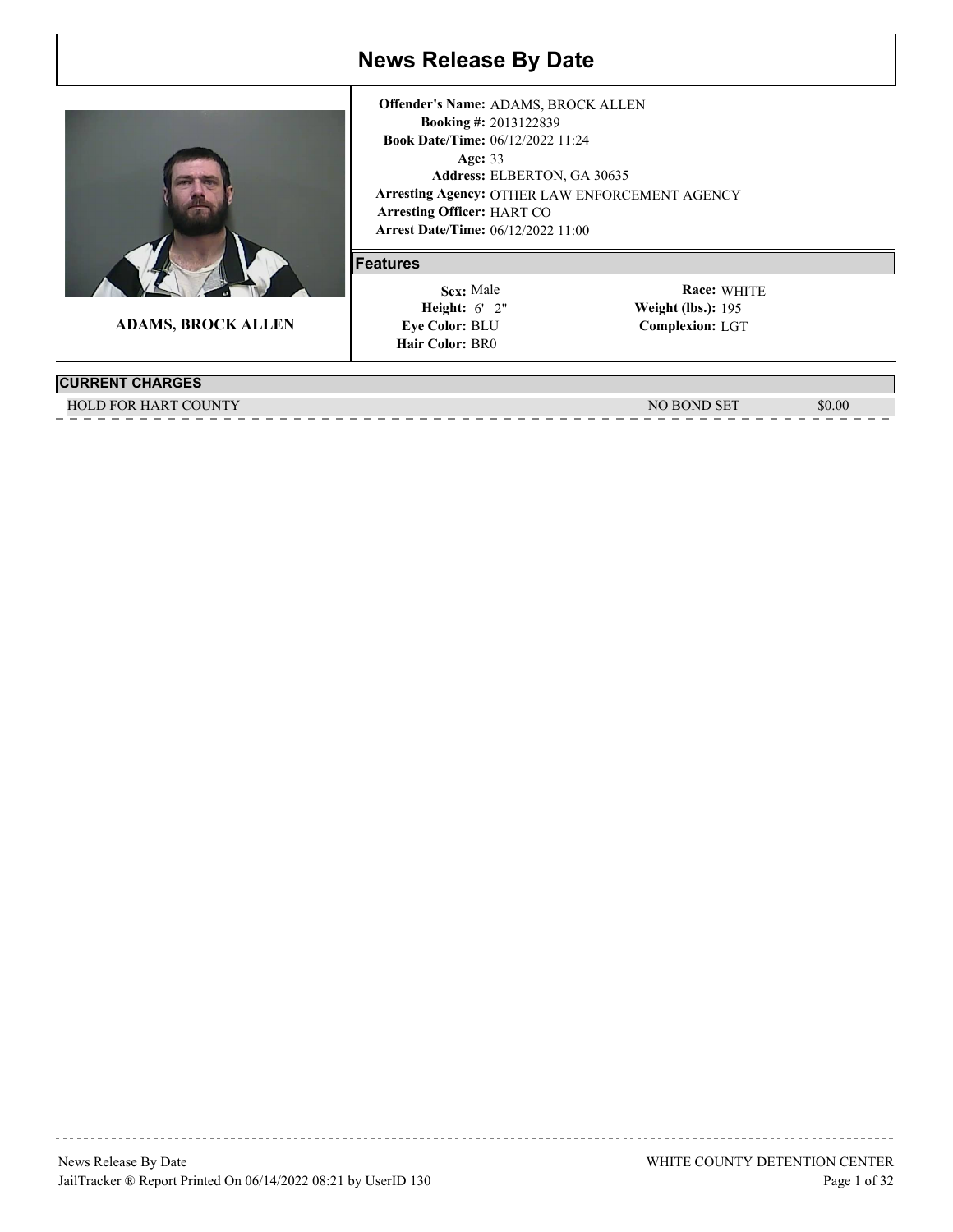

**ATKINSON, TYLER NASH**

#### **CURRENT CHARGES**

HOLD FOR HART COUNTY SOLO

**Arrest Date/Time:** 06/12/2022 11:00 Age: 32 **Arresting Agency:** OTHER LAW ENFORCEMENT AGENCY Arresting Officer: HART CO 2013122838 **Booking #:** 06/12/2022 11:04 **Book Date/Time:** Address: HARTWELL, GA 30643 **Offender's Name:** ATKINSON, TYLER NASH

### **Features**

 5' 11" **Height: Weight (lbs.):** Sex: Male Eye Color: **HAZ Hair Color: RED**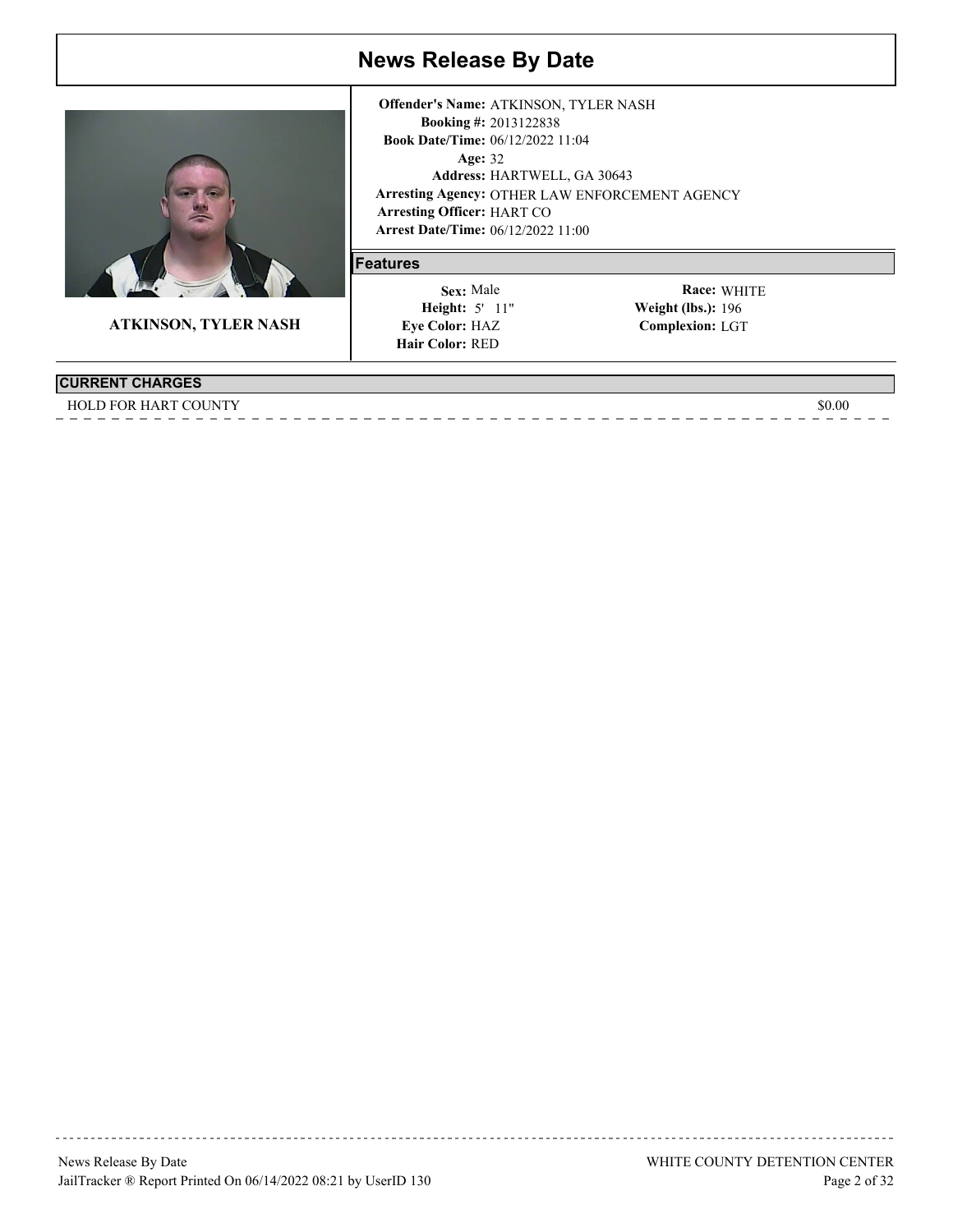

**BEARD, HUNTER KELTON**

#### **CURRENT CHARGES**

HOLD FOR HART COUNTY SUBSET AND SET AND SOLUTE SOLUTION OF THE SOLUTION OF THE SOLUTION OF THE SOLUTION OF THE SOLUTION OF THE SOLUTION OF THE SOLUTION OF THE SOLUTION OF THE SOLUTION OF THE SOLUTION OF THE SOLUTION OF THE

**Arrest Date/Time:** 06/12/2022 11:00 Age: 24 **Arresting Agency:** OTHER LAW ENFORCEMENT AGENCY Arresting Officer: HART CO 2013122840 **Booking #:** 06/12/2022 11:34 **Book Date/Time:** GAINESVILLE, GA 30633 **Address: Offender's Name:** BEARD, HUNTER KELTON

### **Features**

 5' 8" **Height: Weight (lbs.):** Sex: Male **Eye Color:** GRN **Hair Color: BR0**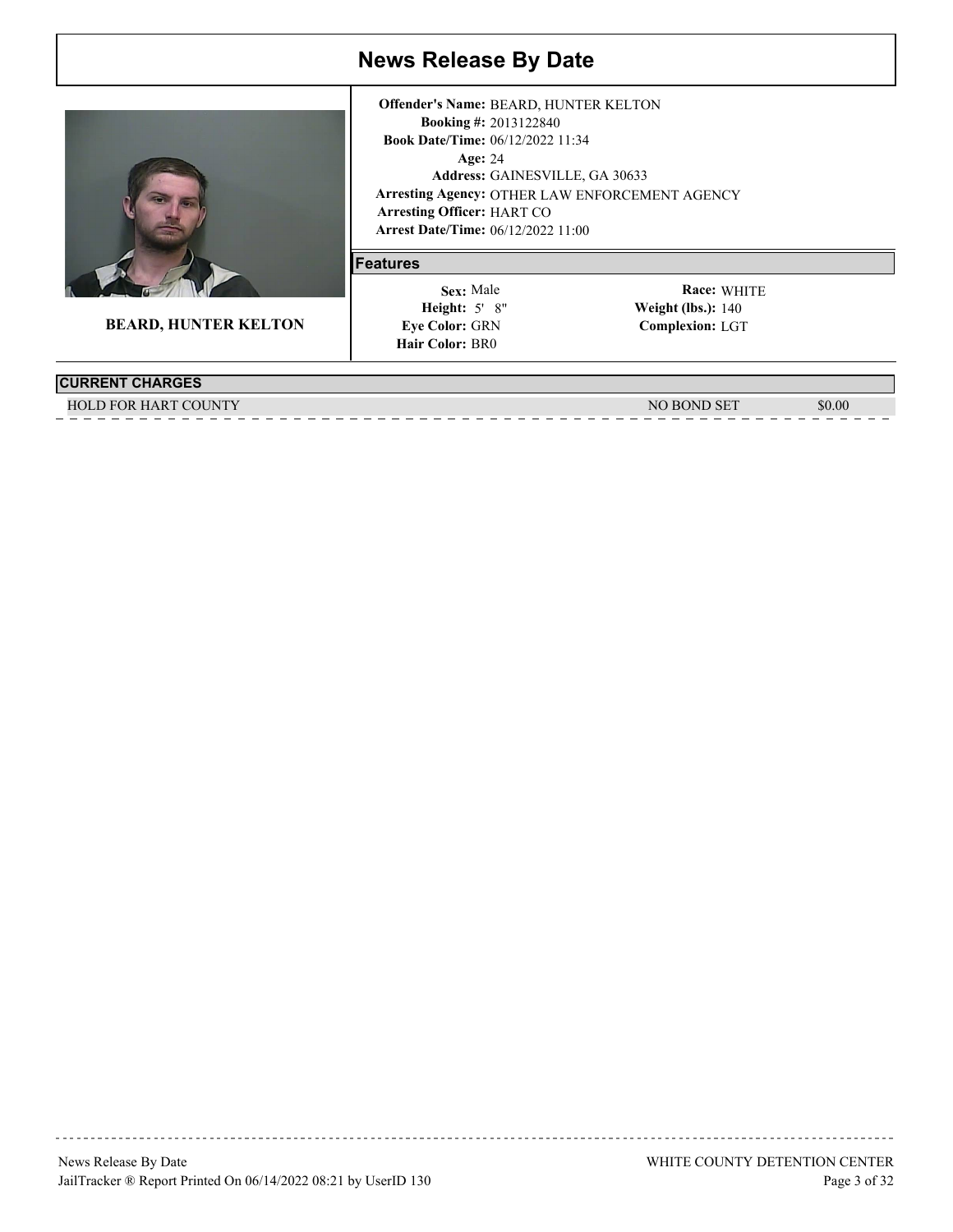

**BOWEN, DEREK JOHN**

**Arrest Date/Time:** 06/11/2022 13:52 Age: 41 **Arresting Agency:** WHITE COUNTY SHERIFF'S OFFICE Arresting Officer: LATHEM, ZACKARY 2013122834 **Booking #:** 06/11/2022 14:00 **Book Date/Time:** CLARKESVILLE, GA 30523 **Address: Offender's Name:** BOWEN, DEREK JOHN

### **Features**

 6' 3" **Height: Weight (lbs.):** Sex: Male **Eye Color: BLU Hair Color: BR0** 

| <b>CURRENT CHARGES</b>                                                                    |             |        |
|-------------------------------------------------------------------------------------------|-------------|--------|
| AGGRAVATED ASSAULT                                                                        | NO BOND SET | \$0.00 |
| BATTERY - FAMILY VIOLENCE (1ST OFFENSE)                                                   | NO BOND SET | \$0.00 |
| THEFT BY TAKING - MISDEMEANOR                                                             | NO BOND SET | \$0.00 |
| WILLFUL OBSTRUCTION OF LAW ENFORCEMENT OFFICERS BY USE OF THREATS<br>OR VIOLENCE - FELONY | NO BOND SET | \$0.00 |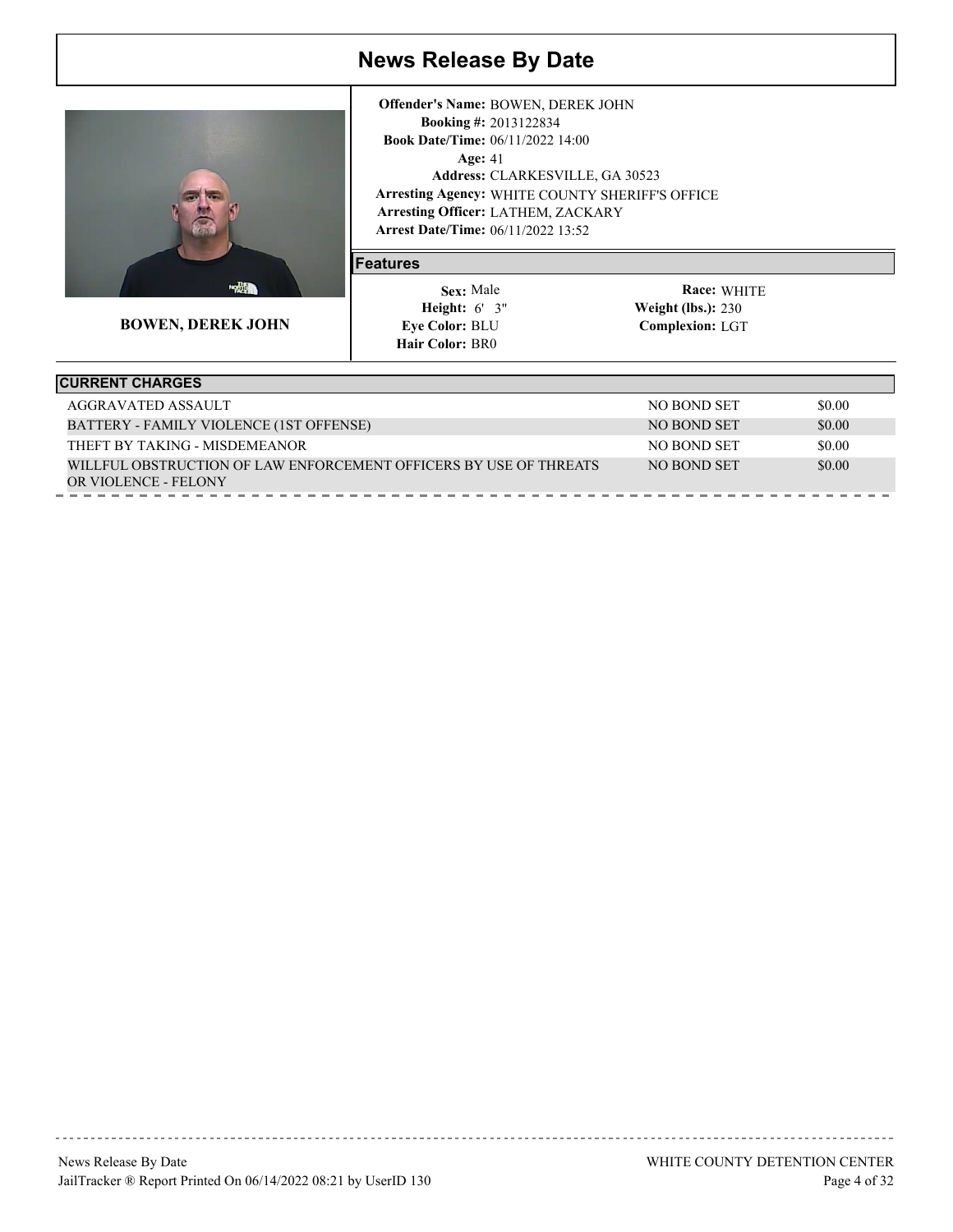

**BUTLER, CAITLYN MARIE**

**Arrest Date/Time:** 06/13/2022 00:00 Age: 24 **Arresting Agency:** WHITE COUNTY SHERIFF'S OFFICE Arresting Officer: FRY, JARRETT DUANE 2013122844 **Booking #:** 06/13/2022 12:39 **Book Date/Time:** BALDWIN, GA 30511 **Address: Offender's Name:** BUTLER, CAITLYN MARIE

#### **Features**

 5' 6" **Height: Weight (lbs.):** Sex: Female **Eye Color: BRO Hair Color: BLK** 

| <b>CURRENT CHARGES</b>                                                                      |             |        |
|---------------------------------------------------------------------------------------------|-------------|--------|
| PROBATION VIOLATION (WHEN PROBATION TERMS ARE ALTERED) FOR<br>FINGERPRINTABLE CHARGE-FELONY | NO BOND SET | \$0.00 |
| PROBATION VIOLATION (WHEN PROBATION TERMS ARE ALTERED) FOR<br>FINGERPRINTABLE CHARGE-FELONY | NO BOND SET | \$0.00 |
|                                                                                             |             |        |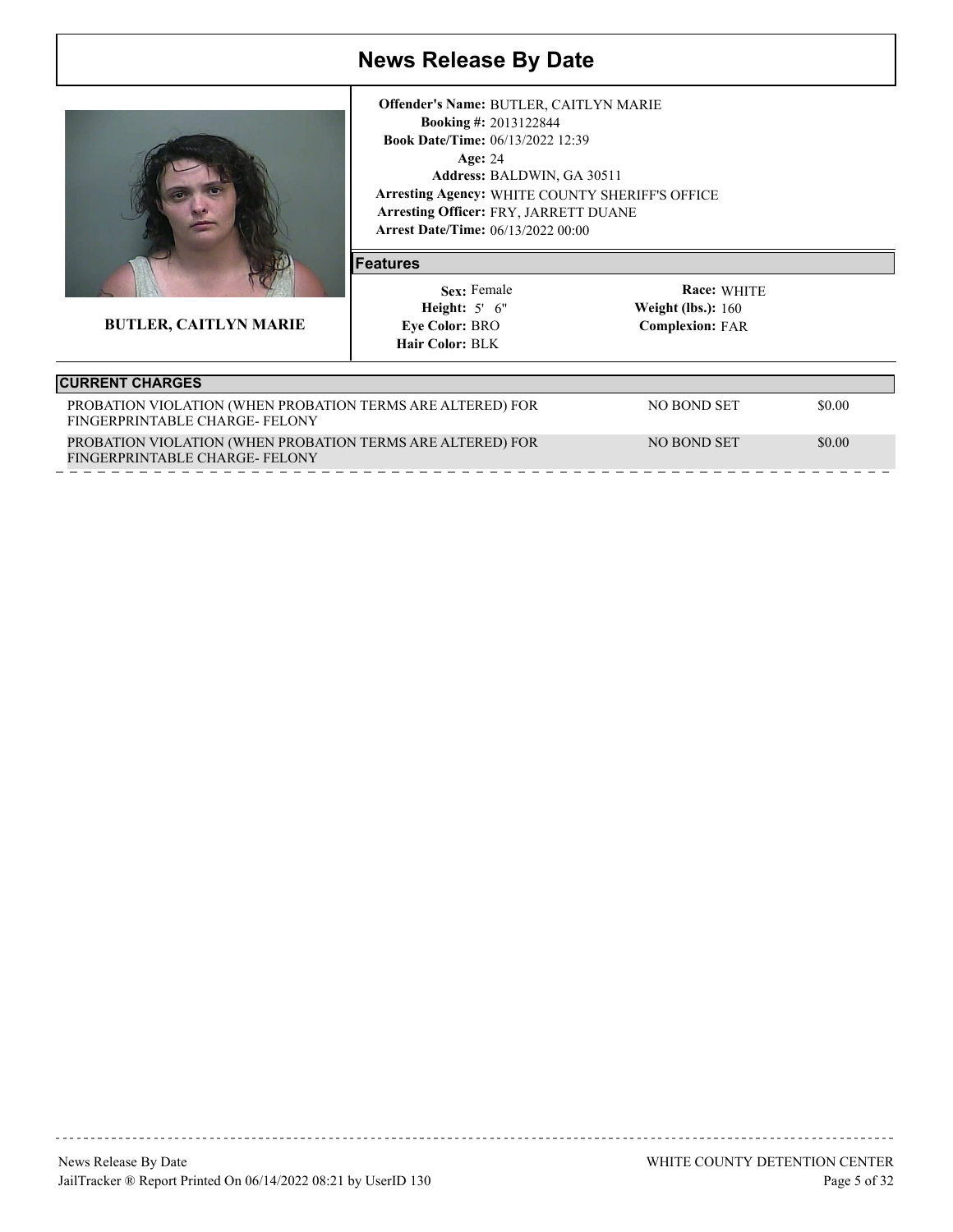

**CARTER, JOHN RANDALL**

**Arrest Date/Time:** 06/12/2022 16:51 Age: 36 **Arresting Agency:** HELEN POLICE Arresting Officer: RUTLEDGE 2013122842 **Booking #:** 06/12/2022 18:53 **Book Date/Time:** Address: JEFFERSON, GA 30549 **Offender's Name:** CARTER, JOHN RANDALL

#### **Features**

 5' 6" **Height: Weight (lbs.):** Sex: Male **Eye Color: BRO Hair Color: BR0** 

WHITE **Race: Complexion:** LGT **Weight (lbs.): 180** 

**CURRENT CHARGES**

HOLD FOR JACKSON COUNTY SOLO BOOK AND SET SOLO

| News Release By Date                                           |
|----------------------------------------------------------------|
| JailTracker ® Report Printed On 06/14/2022 08:21 by UserID 130 |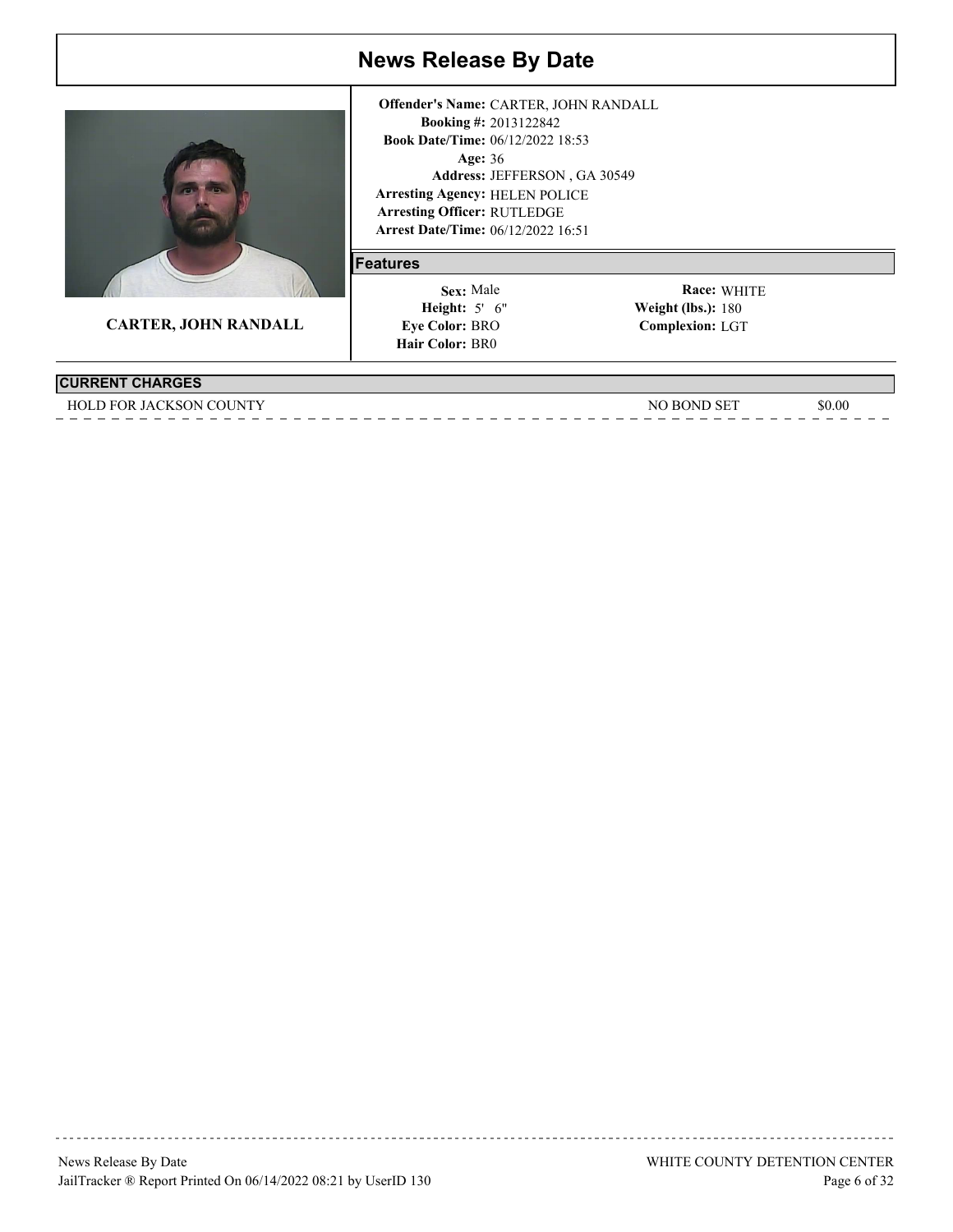

**CHOMOS, JESSICA LYNN**

**Arrest Date/Time:** 06/11/2022 18:48 Age: 24 **Arresting Agency:** WHITE COUNTY SHERIFF'S OFFICE Arresting Officer: WILLIAMSON, CHRISTOPHER THOMAS-CLARK 2013122836 **Booking #:** 06/11/2022 23:21 **Book Date/Time:** DAHLONEGA, GA 30533 **Address: Offender's Name:** CHOMOS, JESSICA LYNN

### **Features**

 5' 7" **Height: Weight (lbs.):** Sex: Female **Eye Color: BRO Hair Color: BR0** 

| <b>CURRENT CHARGES</b>                                   |                     |           |
|----------------------------------------------------------|---------------------|-----------|
| <b>HOLD FOR CLEVELAND</b>                                | <b>SEE COMMENTS</b> | \$0.00    |
| Expired Tag                                              | <b>BOND SET</b>     | \$500.00  |
| DUI - DRIVING UNDER THE INFLUENCE OF ALCOHOL             | <b>BOND SET</b>     | \$1000.00 |
| DRIVING WHILE LICENSE SUSPENDED OR REVOKED (MISDEMEANOR) | <b>BOND SET</b>     | \$1000.00 |
|                                                          |                     |           |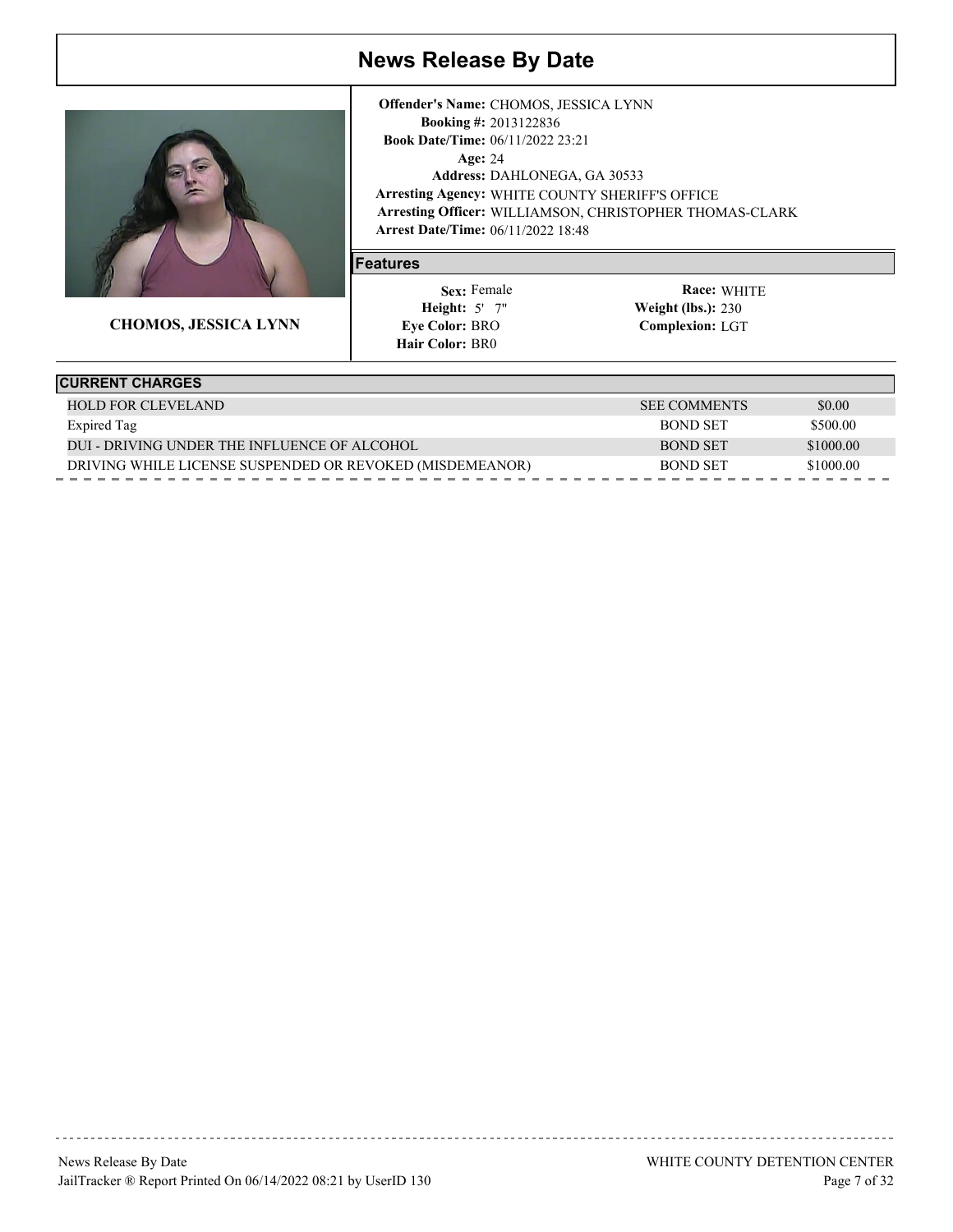

**DESSECKER, CHASITY MARIE**

#### **Arrest Date/Time:** 06/09/2022 11:00 Age: 31 **Arresting Agency:** HELEN POLICE Arresting Officer: WILLIS HPD 2013122823 **Booking #:** 06/09/2022 13:12 **Book Date/Time:** LULA, GA 30554 **Address: Offender's Name:** DESSECKER, CHASITY MARIE

#### **Features**

 5' 1" **Height: Weight (lbs.):** Sex: Female **Eye Color: BLU Hair Color: BRN** 

| <b>CURRENT CHARGES</b> |                         |        |
|------------------------|-------------------------|--------|
| LD FOR HELEN           | <b>COMMENTS</b><br>SEE. | \$0.00 |
|                        |                         |        |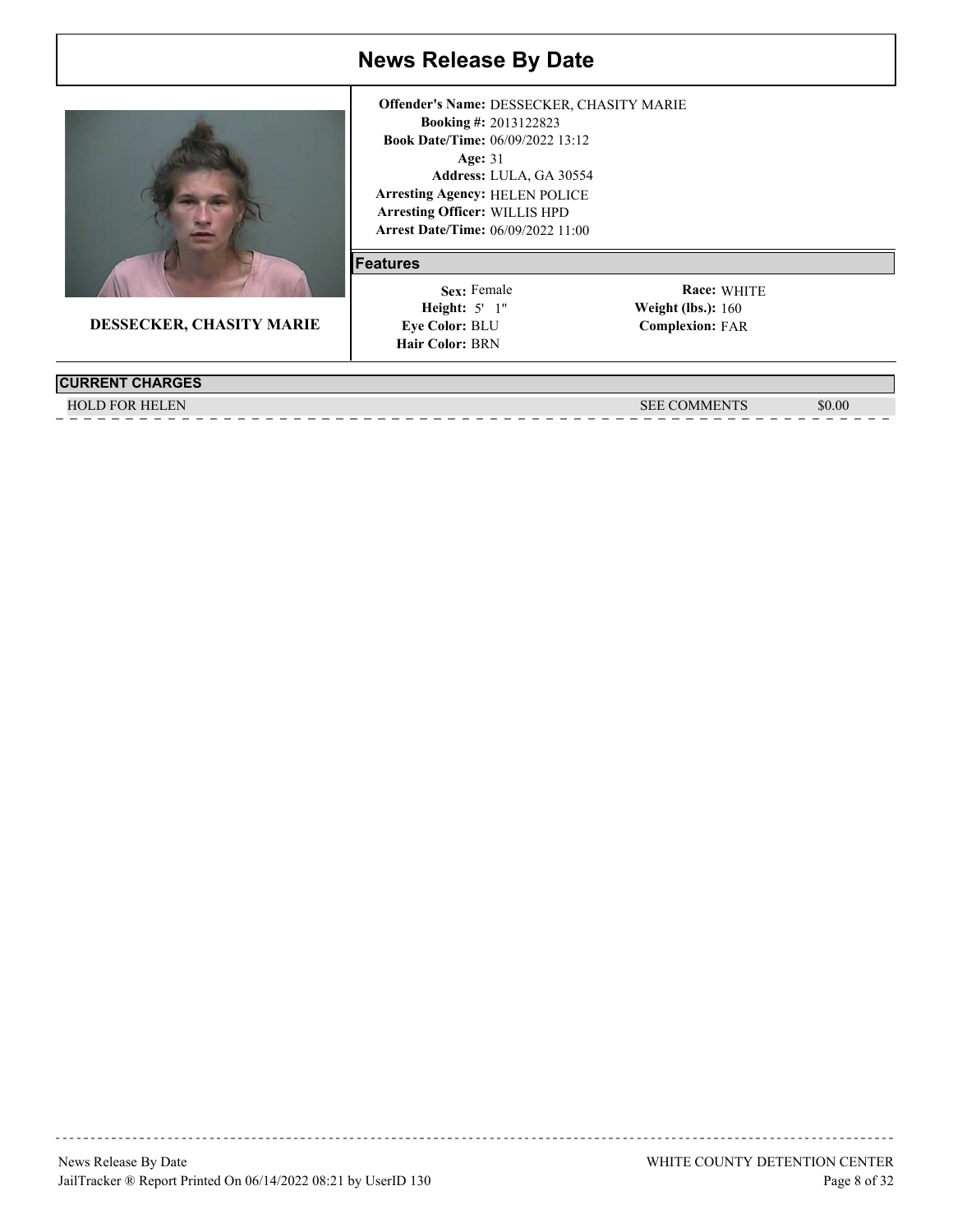

**DIXON, BRANDON GARY**

**Arrest Date/Time:** 06/09/2022 07:00 Age: 25 **Arresting Agency:** CLEVELAND POLICE DEPARTMENT Arresting Officer: WINGO CPD 2013122820 **Booking #:** 06/09/2022 07:43 **Book Date/Time:** CLEVELAND, GA 30528 **Address: Offender's Name:** DIXON, BRANDON GARY

### **Features**

 6' 1" **Height: Weight (lbs.):** Sex: Male Eye Color: **HAZ Hair Color: BLK** 

WHITE **Race: Complexion:** FAR **Weight (lbs.):** 160

### **CURRENT CHARGES**

BATTERY - FAMILY VIOLENCE (1ST OFFENSE) BONDING COMPANY \$1000.00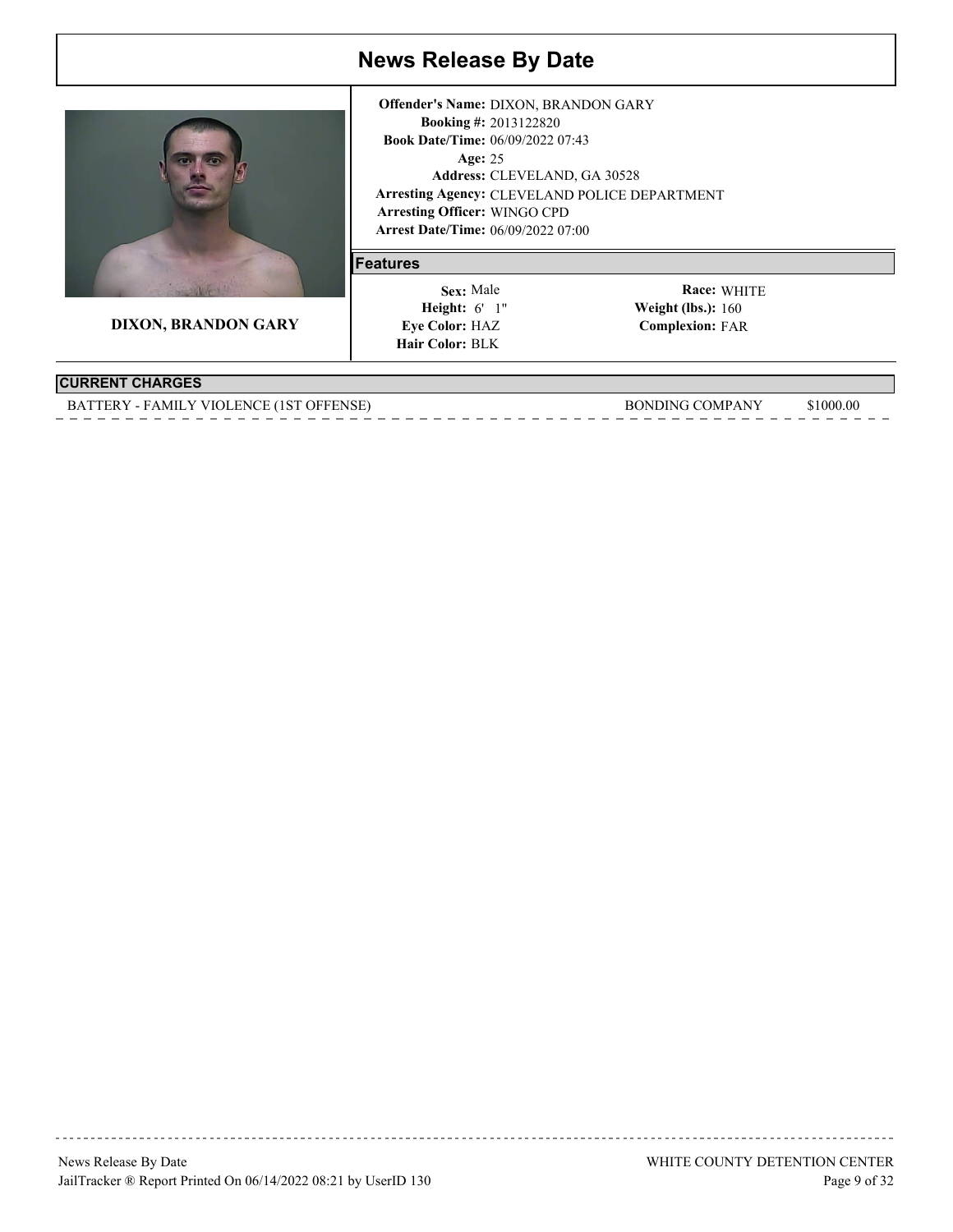

**GREENE, BRADLEY PAUL**

**Arrest Date/Time:** 06/10/2022 21:51 Age: 42 **Arresting Agency:** GEORGIA STATE PATROL Arresting Officer: FRADY, SETH 2013122831 **Booking #:** 06/11/2022 03:55 **Book Date/Time:** Address: SAUTEE, GA 30571 **Offender's Name:** GREENE, BRADLEY PAUL

### **Features**

 5' 10" **Height: Weight (lbs.):** Sex: Male **Eye Color: BLU Hair Color: BLN** 

WHITE **Race: Complexion:** LGT Weight (lbs.): 150

### **CURRENT CHARGES**

DUI - DRIVING UNDER THE INFLUENCE OF ALCOHOL CASH BOND \$1000.00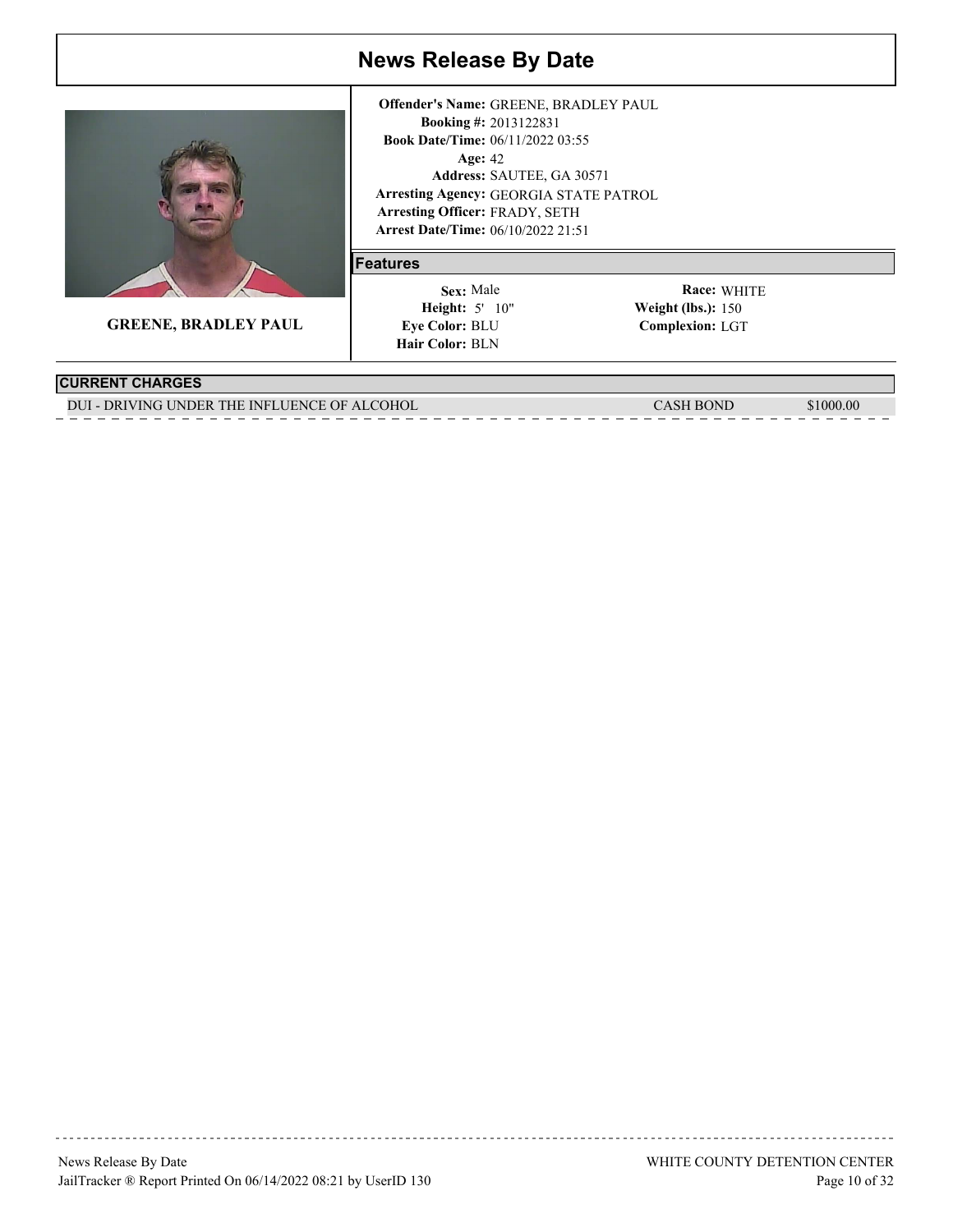

**HARKNESS, SHAWN PAUL**

**Arrest Date/Time:** 06/07/2022 03:44 Age: 44 **Arresting Agency:** WHITE COUNTY SHERIFF'S OFFICE Arresting Officer: WILLIAMSON, CHRISTOPHER THOMAS-CLARK 2013122814 **Booking #:** 06/07/2022 08:46 **Book Date/Time:** DEMOREST, GA 30535 **Address: Offender's Name:** HARKNESS, SHAWN PAUL

### **Features**

 6' 3" **Height: Weight (lbs.):** Sex: Male **Eye Color: BLU Hair Color: BR0** 

WHITE **Race: Complexion:** LGT **Weight (lbs.): 220** 

### **CURRENT CHARGES**

POSSESSION OF METHAMPHETAMINE BONDING COMPANY \$2500.00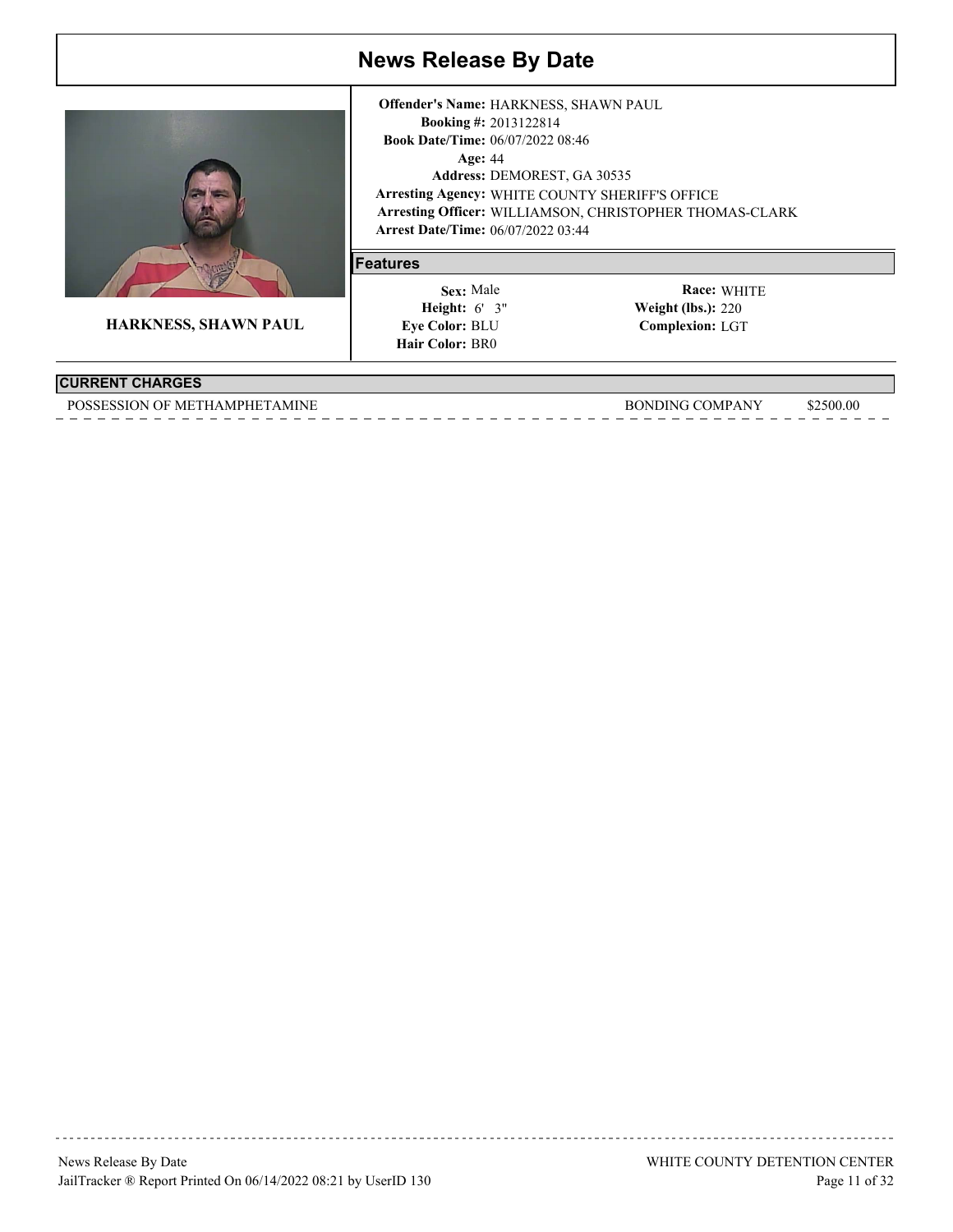

**HICKOX, MICHAEL DAVID**

**Arrest Date/Time:** 06/09/2022 00:00 Age: 47 **Arresting Agency:** HELEN POLICE Arresting Officer: BRYSON HPD 2013122817 **Booking #:** 06/09/2022 00:26 **Book Date/Time:** Address: HELEN, GA 30545 **Offender's Name:** HICKOX, MICHAEL DAVID

#### **Features**

 5' 11" **Height: Weight (lbs.):** Sex: Male Eye Color: **HAZ Hair Color: BR0** 

WHITE **Race: Complexion:** LGT **Weight (lbs.): 170** 

### **CURRENT CHARGES**

HOLD FOR BARROW COUNTY AND RESERVE THE SOLUTION OF THE SOLUTION OF THE SOLUTION OF THE SOLUTION OF THE SOLUTION OF THE SOLUTION OF THE SOLUTION OF THE SOLUTION OF THE SOLUTION OF THE SOLUTION OF THE SOLUTION OF THE SOLUTIO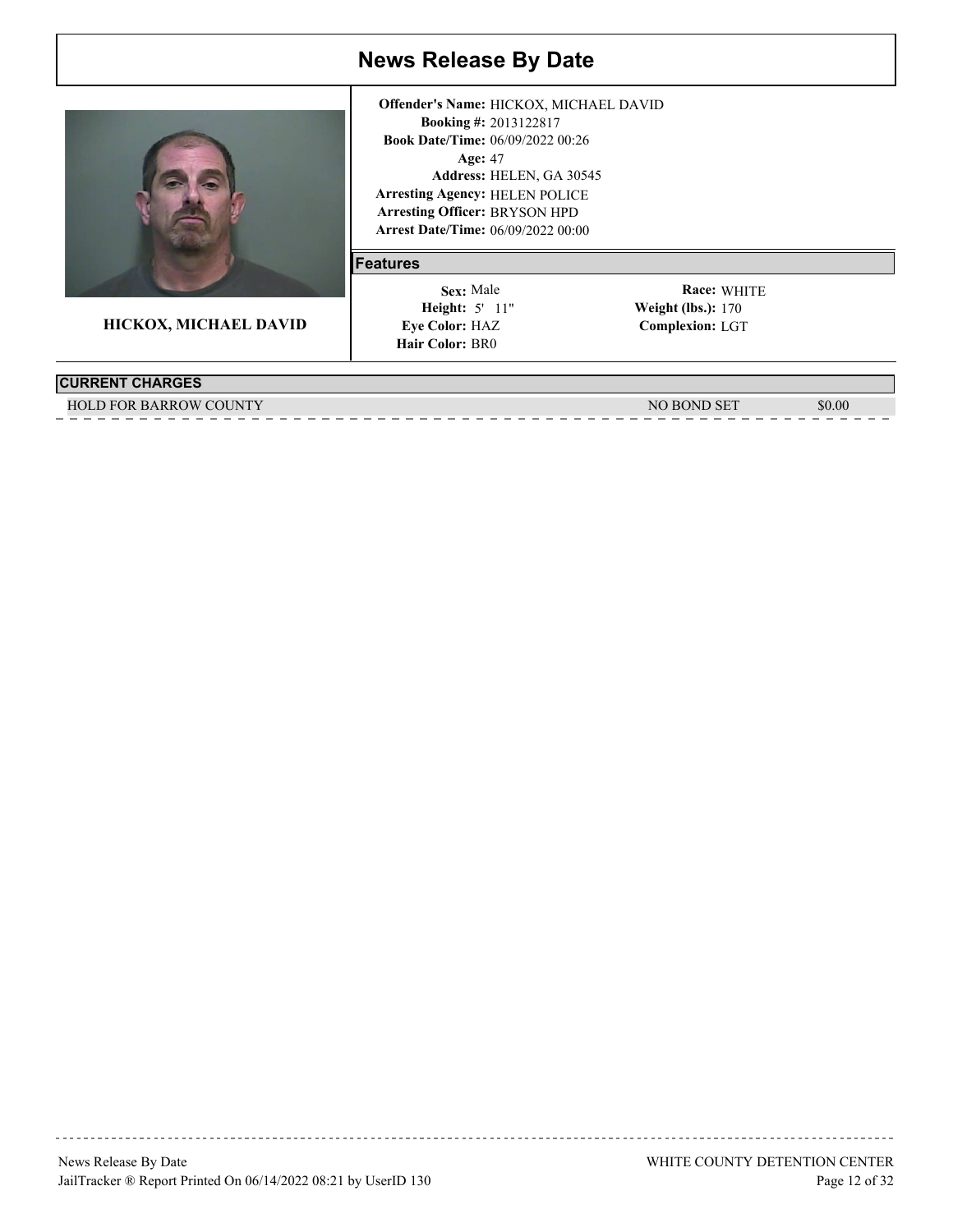

**HOLMES, JACOB CEICLE**

#### **CURRENT CHARGES**

HOLD FOR HART COUNTY SOLO

**Arrest Date/Time:** 06/12/2022 11:00 Age: 19 **Arresting Agency:** OTHER LAW ENFORCEMENT AGENCY Arresting Officer: HART CO 2013122841 **Booking #:** 06/12/2022 11:47 **Book Date/Time: Address: Offender's Name:** HOLMES, JACOB CEICLE

### **Features**

 5' 10" **Height: Weight (lbs.):** Sex: Male **Eye Color: BLU Hair Color: BLN**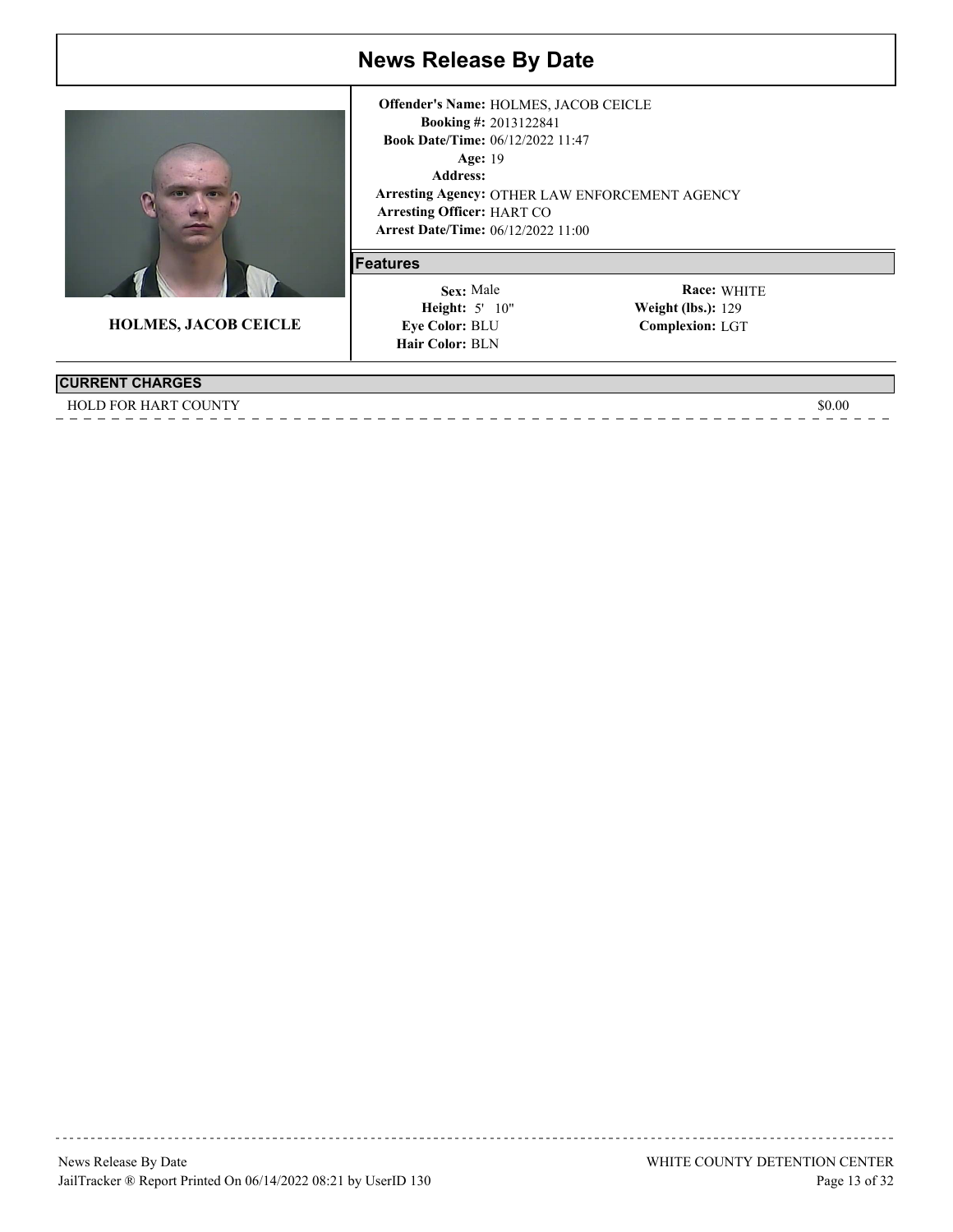

**KERBY, JENNIFER PRICE**

**Arrest Date/Time:** 06/09/2022 05:00 Age: 38 **Arresting Agency:** HELEN POLICE Arresting Officer: THIEL, JOSEPH 2013122821 **Booking #:** 06/09/2022 08:28 **Book Date/Time:** DAWSONVILLE, GA 30534 **Address: Offender's Name:** KERBY, JENNIFER PRICE

### **Features**

 5' 4" **Height: Weight (lbs.):** Sex: Female **Eye Color: BRO Hair Color: BR0** 

| <b>CURRENT CHARGES</b>                                            |                        |           |
|-------------------------------------------------------------------|------------------------|-----------|
| POSSESSION OF METHAMPHETAMINE                                     | <b>BONDING COMPANY</b> | \$2500.00 |
| POSSESSION OF FIREARM OR KNIFE DURING COMMISSION OF OR ATTEMPT TO | BONDING COMPANY        | \$5000.00 |
| <b>COMMIT CERTAIN FELONIES</b>                                    |                        |           |
|                                                                   |                        |           |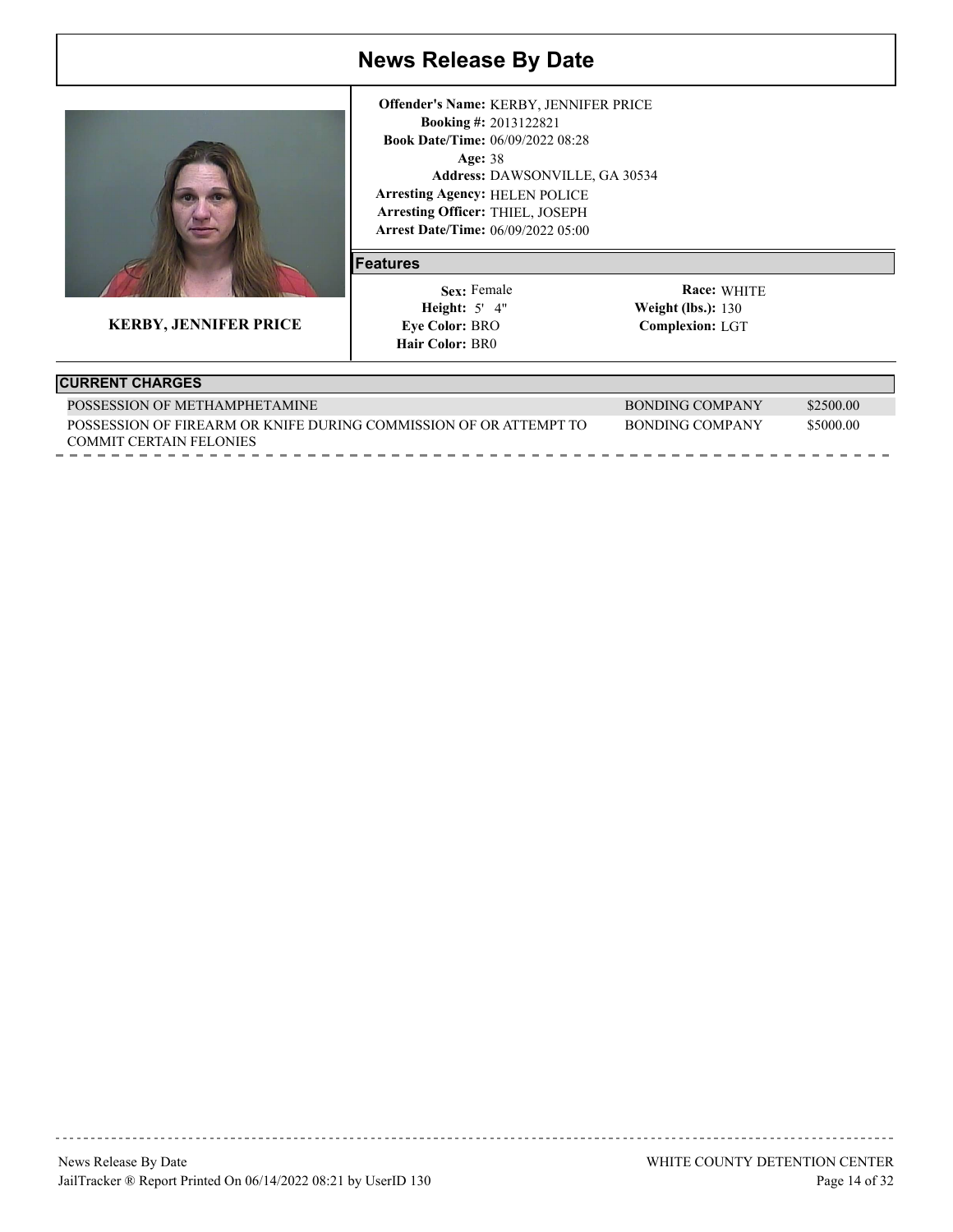

**LUND, TARA YVONNE**

**Arrest Date/Time:** 06/09/2022 00:00 Age: 50 **Arresting Agency:** HELEN POLICE **Arresting Officer: THIEL** 2013122818 **Booking #:** 06/09/2022 03:21 **Book Date/Time:** CLEVELAND , GA 30528 **Address: Offender's Name:** LUND, TARA YVONNE

### **Features**

 5' 7" **Height: Weight (lbs.):** Sex: Female Eye Color: **HAZ Hair Color: BR0** 

WHITE **Race: Complexion:** LGT Weight (lbs.): 160

| <b>CURRENT CHARGES</b> |  |
|------------------------|--|
|                        |  |

HOLD FOR HELEN \$0.00 NO BOND SET \$0.00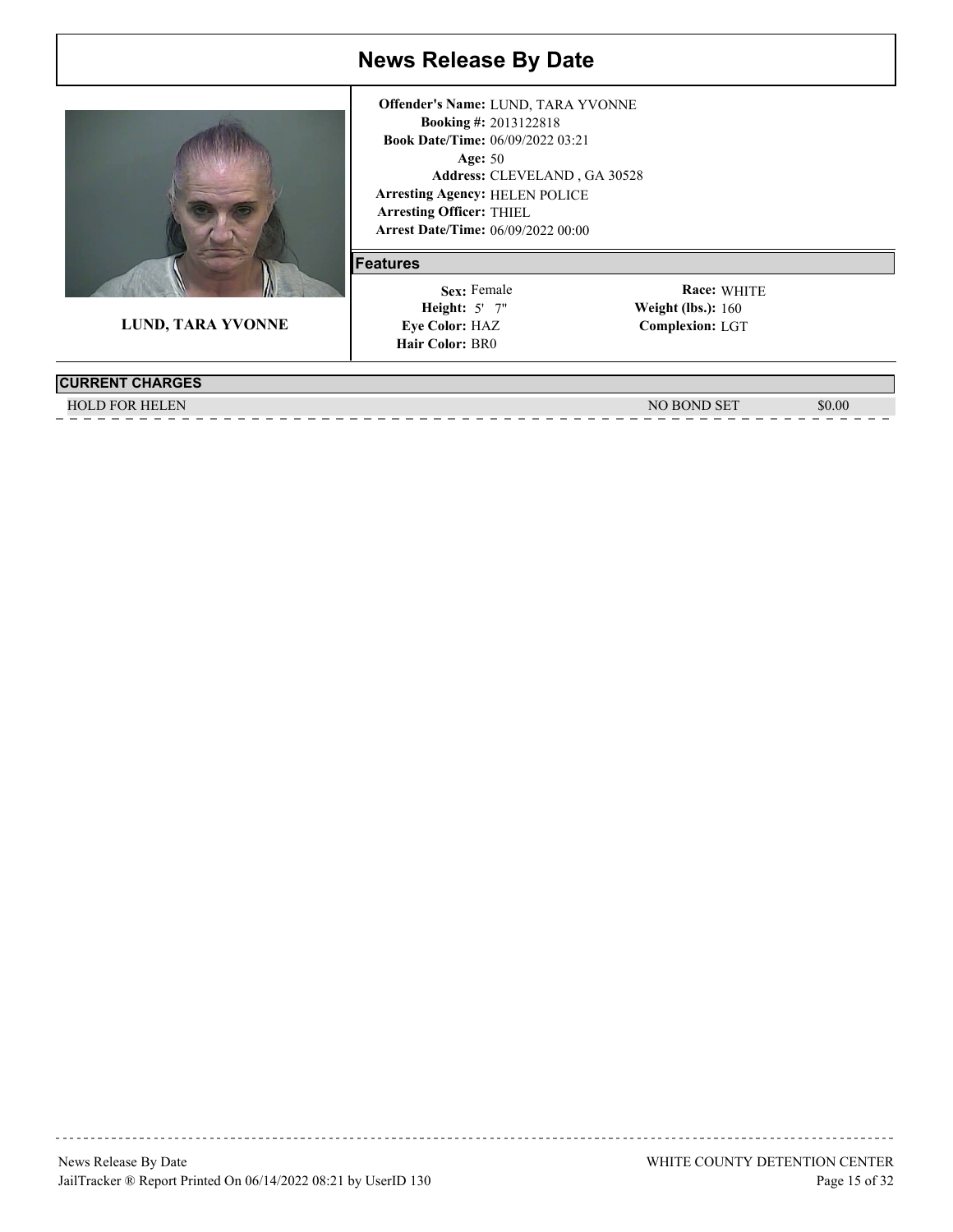

**MCJUNKIN, CHRISTOPHER BRANDON**

**Arrest Date/Time:** 06/10/2022 09:30 Age: 31 **Arresting Agency:** WHITE COUNTY SHERIFF'S OFFICE Arresting Officer: BALL, A 2013122827 **Booking #:** 06/10/2022 11:47 **Book Date/Time:** CLEVELAND, GA 30528 **Address: Offender's Name:** MCJUNKIN, CHRISTOPHER BRANDON

#### **Features**

 6' 0" **Height: Weight (lbs.):** Sex: Male **Eye Color: BRO Hair Color: BRO** 

WHITE **Race: Complexion:** MED Weight (lbs.):  $0$ 

### **CURRENT CHARGES**

| FALSE STATEMENTS OR WRITINGS; CONCEAL FACTS OR FRAUDULENT | NO BOND SET | \$0.00 |
|-----------------------------------------------------------|-------------|--------|
| DOCUMENTS IN MATTERS OF GOVERNMENT                        |             |        |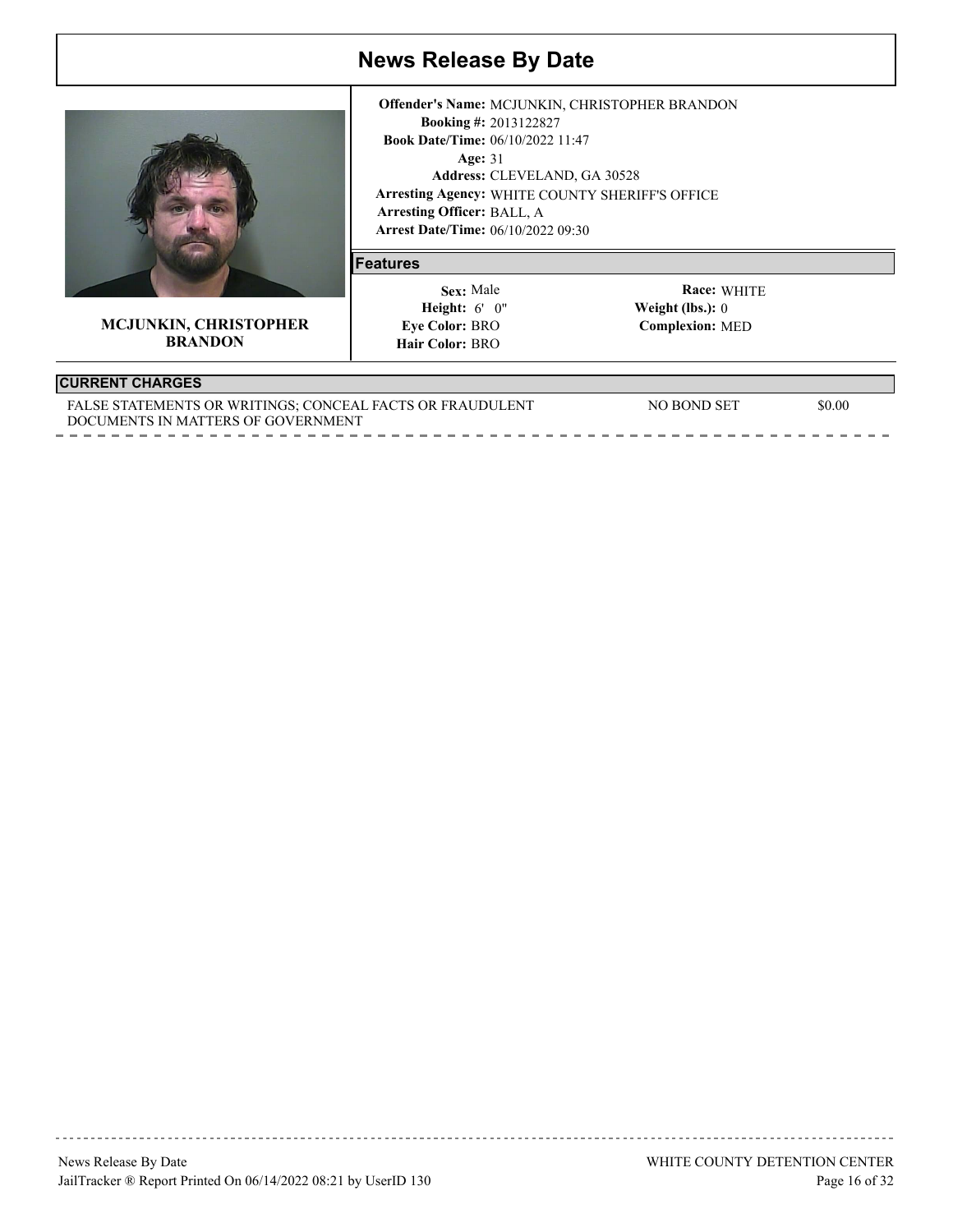

**MENDES, MATTHEW ANTONIO**

**Arrest Date/Time:** 06/12/2022 16:19 Age: 40 **Arresting Agency:** CLEVELAND POLICE DEPARTMENT Arresting Officer: RIEBOLD 2013122843 **Booking #:** 06/13/2022 01:20 **Book Date/Time:** CLEVELAND, GA 30528 **Address: Offender's Name:** MENDES, MATTHEW ANTONIO

### **Features**

 6' 0" **Height: Weight (lbs.):** Sex: Male **Eye Color: BRO Hair Color: BLK** 

| <b>CURRENT CHARGES</b> |                        |        |
|------------------------|------------------------|--------|
| . HALL CO.<br>.D FOR-  | <b>BOND SET</b><br>NC. | \$0.00 |
|                        |                        |        |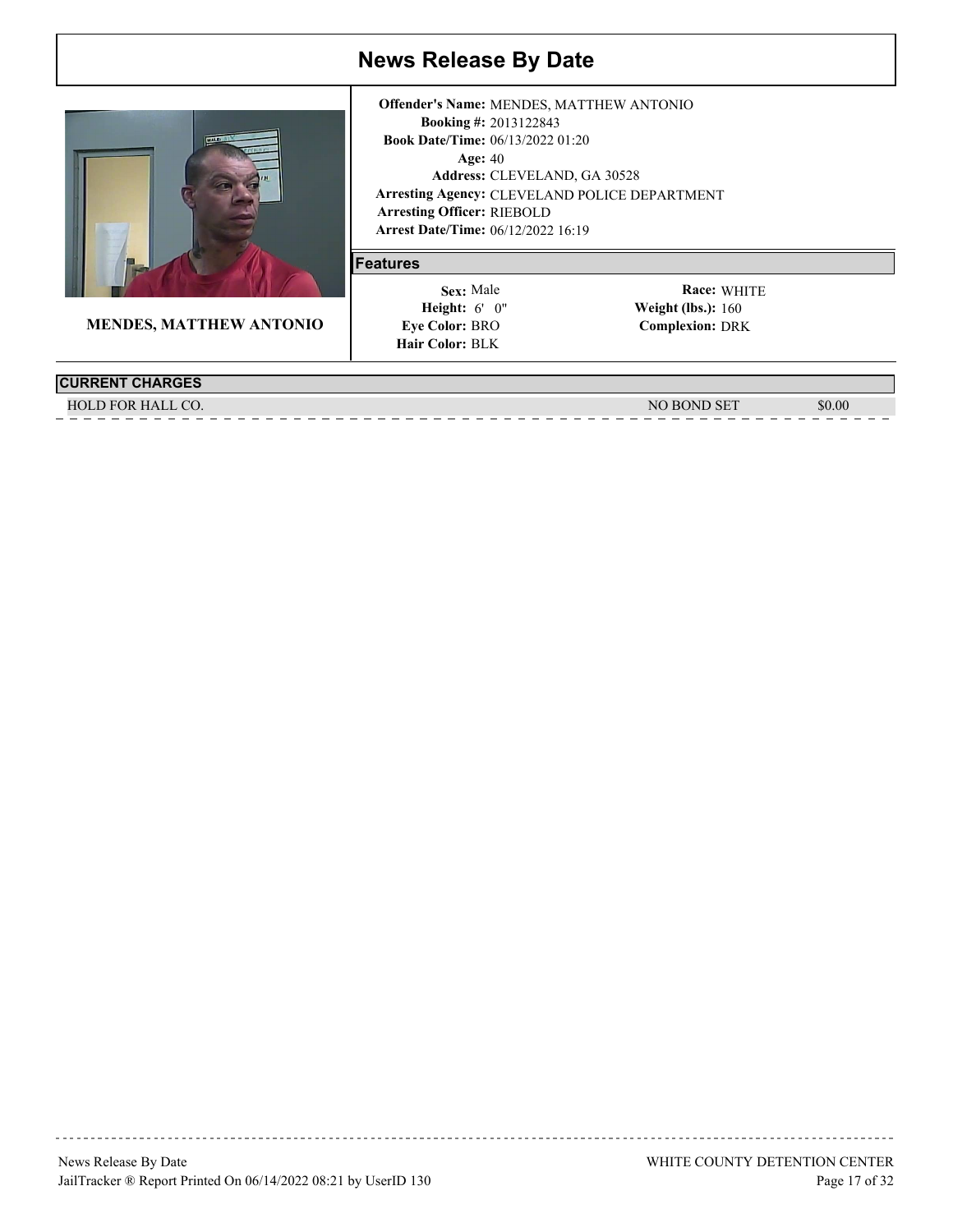

**NIX, WILLIE JOE**

**Arrest Date/Time:** 06/10/2022 17:59 Age: 37 **Arresting Agency:** HELEN POLICE Arresting Officer: W. BARRETT 2013122830 **Booking #:** 06/10/2022 18:54 **Book Date/Time:** DEMOREST, GA 30535 **Address: Offender's Name:** NIX, WILLIE JOE

#### **Features**

 5' 6" **Height: Weight (lbs.):** Sex: Male **Eye Color: BLU Hair Color: BLN** 

WHITE **Race: Complexion:** LGT **Weight (lbs.): 140** 

### **CURRENT CHARGES**

HOLD FOR HABERSHAM CO. THE SOLUTION OF THE SOLUTION OF THE SOLUTION OF THE SOLUTION OF THE SOLUTION OF THE SOLU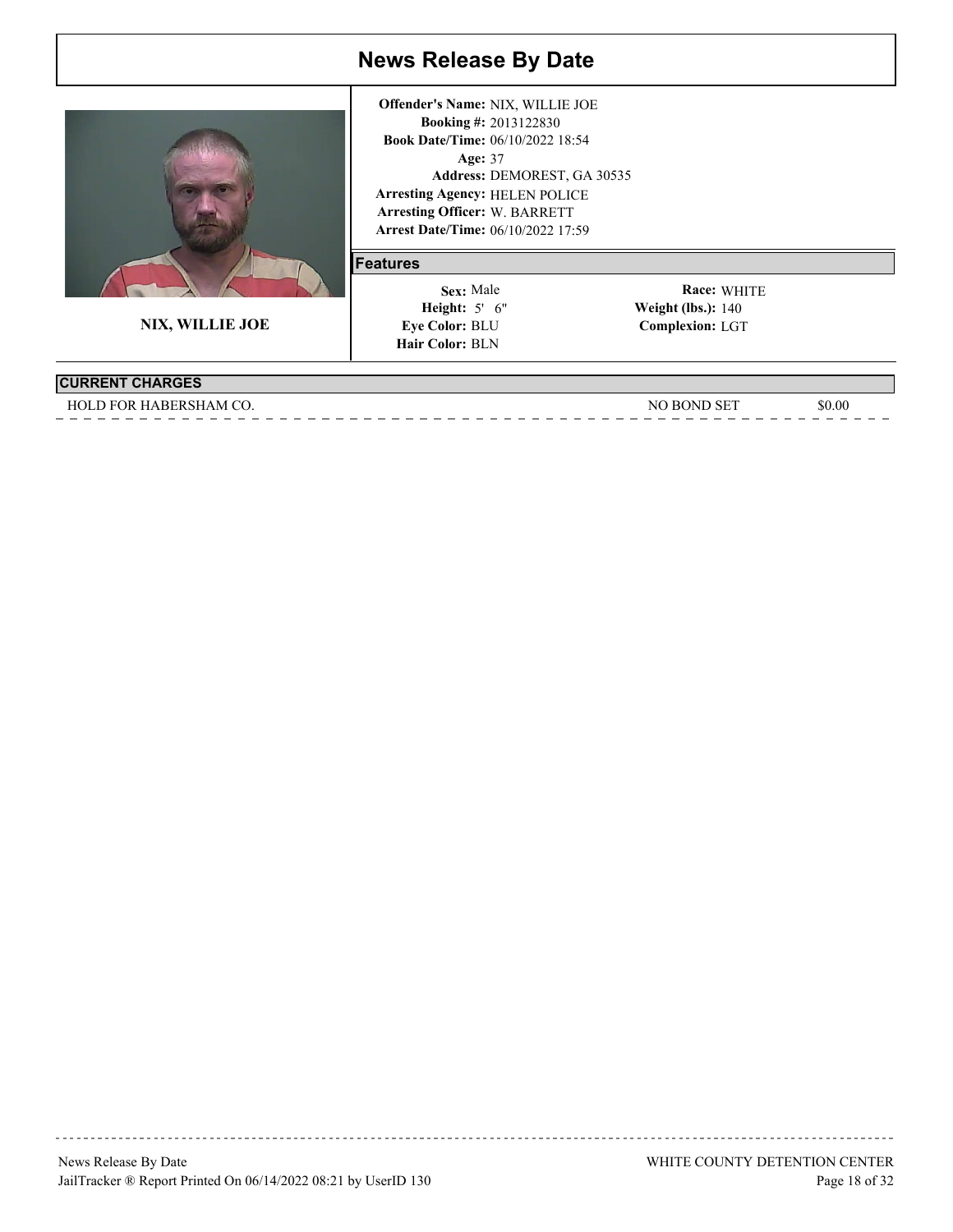

**PALMER, DEBRA ANN**

**Arrest Date/Time:** 06/10/2022 14:25 Age: 66 **Arresting Agency:** WHITE COUNTY SHERIFF'S OFFICE Arresting Officer: SMITH, JOSHUA RANDALL 2013122829 **Booking #:** 06/10/2022 16:07 **Book Date/Time:** CLAYTON, GA 30525 **Address: Offender's Name:** PALMER, DEBRA ANN

#### **Features**

 4' 11" **Height: Weight (lbs.):** Sex: Female **Eye Color: BLU Hair Color: GRY** 

WHITE **Race: Complexion:** LGT Weight (lbs.): 135

### **CURRENT CHARGES**

BATTERY - FAMILY VIOLENCE (1ST OFFENSE) BONDING COMPANY \$1000.00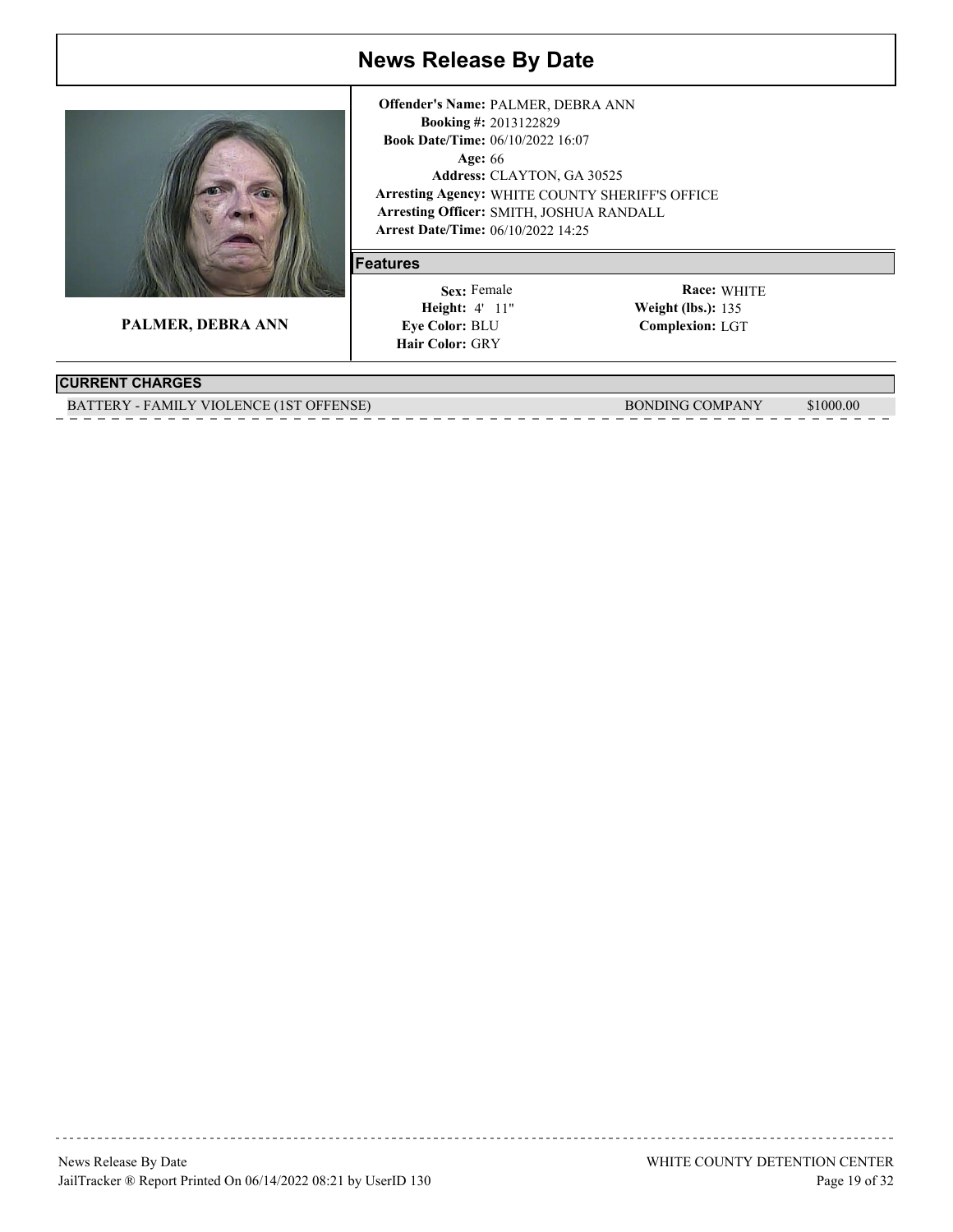

**RACKLEY, SPENCER**

**Arrest Date/Time:** 06/09/2022 00:00 Age: 47 **Arresting Agency:** HELEN POLICE **Arresting Officer: THIEL** 2013122825 **Booking #:** 06/10/2022 01:15 **Book Date/Time:** DALLAS , GA 30132 **Address: Offender's Name:** RACKLEY, SPENCER

#### **Features**

 6' 1" **Height: Weight (lbs.):** Sex: Male **Eye Color: BLU Hair Color: BR0** 

WHITE **Race: Complexion:** LGT **Weight (lbs.): 350** 

### **CURRENT CHARGES**

HOLD FOR HELEN \$0.00

### News Release By Date JailTracker ® Report Printed On 06/14/2022 08:21 by UserID 130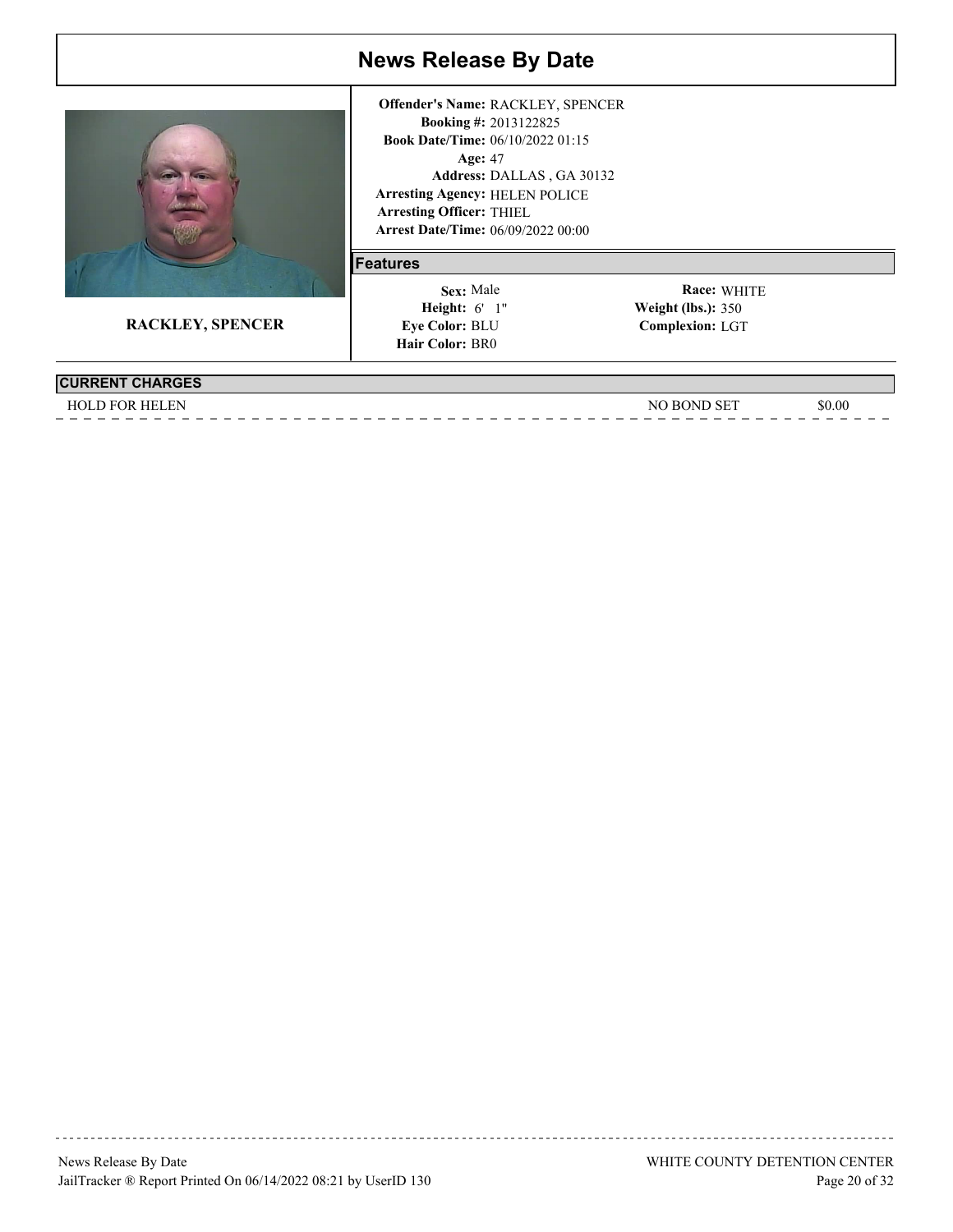

**ROBERTS JR, ROGER LEE**

#### **Arrest Date/Time:** 06/11/2022 21:15 Age: 39 **Arresting Agency:** HELEN POLICE Arresting Officer: RUTLEDGE 2013122835 **Booking #:** 06/11/2022 22:20 **Book Date/Time:** CLERMONT, GA 30527 **Address: Offender's Name:** ROBERTS JR, ROGER LEE

#### **Features**

 5' 9" **Height: Weight (lbs.):** Sex: Male **Eye Color: BLU Hair Color: RED** 

WHITE **Race: Complexion:** FAR Weight (lbs.): 180

**CURRENT CHARGES**

HOLD FOR HALL COUNTY SUBSET AND SOLUTE AND THE SET ASSAULT OF THE SET AND SOLUTE ASSAULT OF THE SOLUTE AND SOLUTE ASSAULT OF THE SOLUTE ASSAULT OF THE SOLUTE ASSAULT OF THE SOLUTE ASSAULT OF THE SOLUTE ASSAULT OF THE SOLUT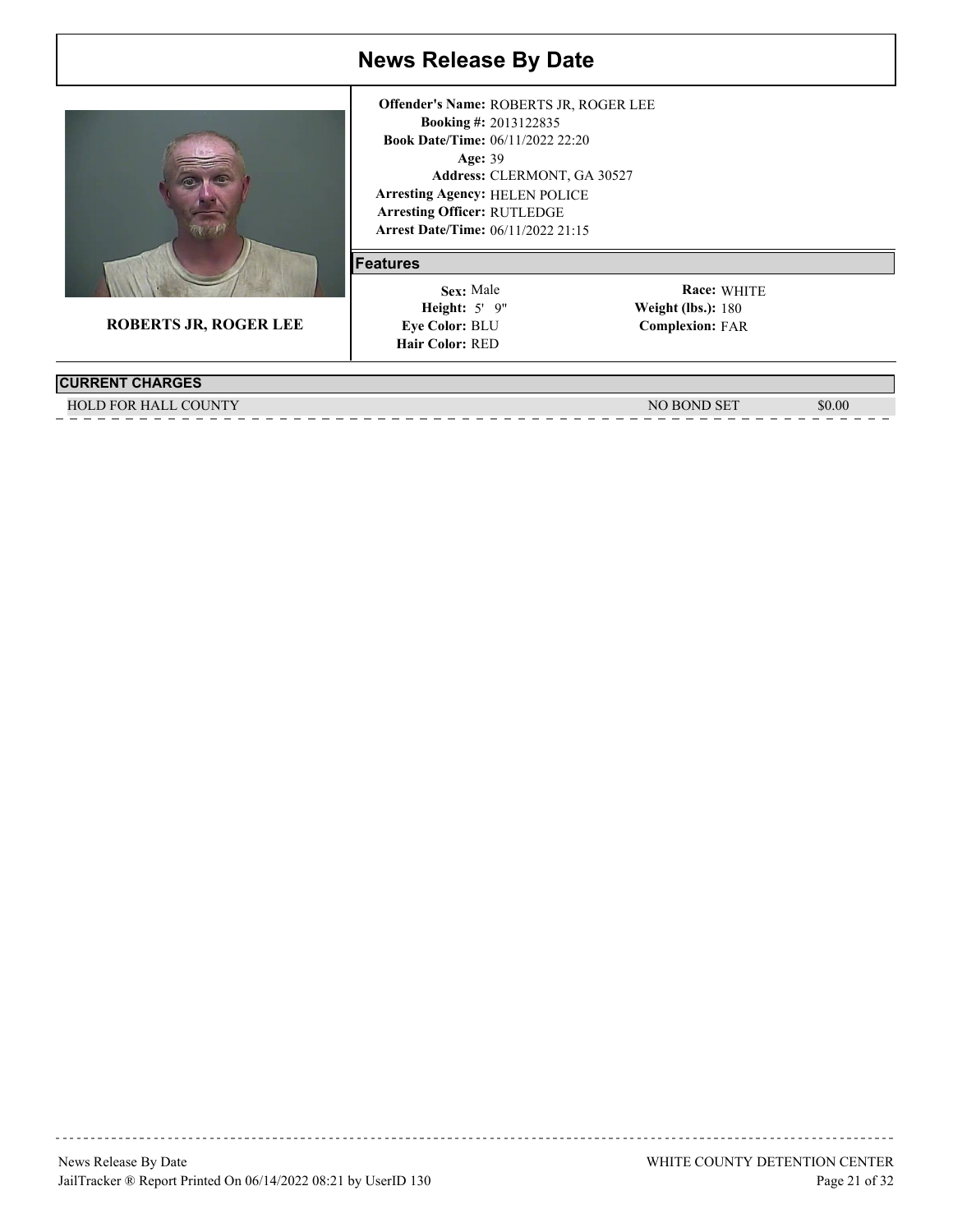

**ROBINSON, MICHELLE LEE**

### **Arrest Date/Time:** 06/07/2022 03:44 Age: 53 **Arresting Agency:** WHITE COUNTY SHERIFF'S OFFICE Arresting Officer: WILLIAMSON, CHRISTOPHER THOMAS-CLARK 2013122815 **Booking #:** 06/07/2022 09:48 **Book Date/Time:** Address: MT AIRY, GA 30567 **Offender's Name:** ROBINSON, MICHELLE LEE

#### **Features**

 5' 8" **Height: Weight (lbs.):** Sex: Female **Eye Color: BRO Hair Color: BLK** 

WHITE **Race: Complexion:** FAR **Weight (lbs.): 174** 

### **CURRENT CHARGES**

POSSESSION OF METHAMPHETAMINE BONDING COMPANY \$2500.00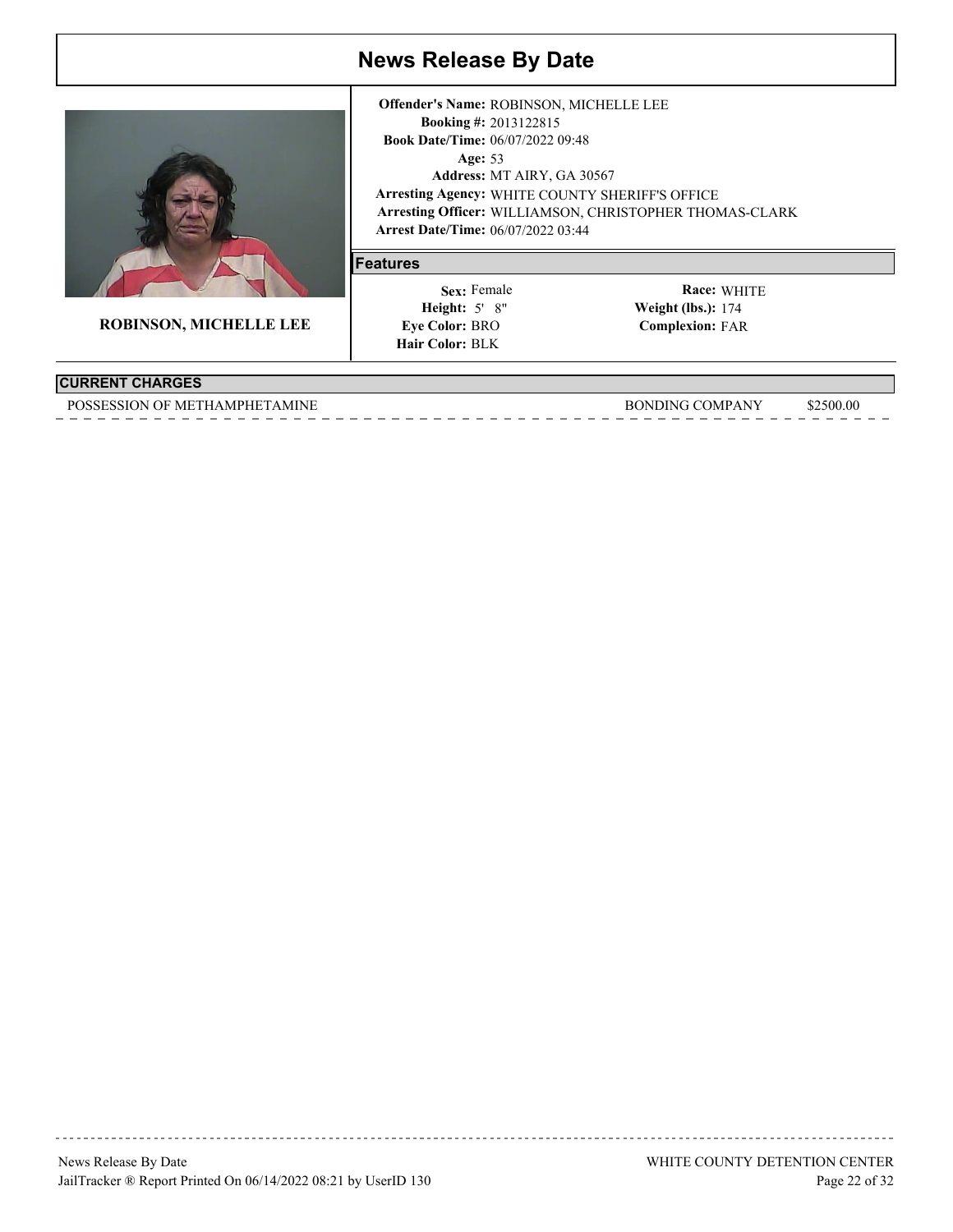

**ROBINSON, STEPHANIE LYNN**

**Arrest Date/Time:** 06/07/2022 02:47 Age: 35 **Arresting Agency:** WHITE COUNTY SHERIFF'S OFFICE Arresting Officer: WWILLIAMSON, CHRISTOPHER THOMAS-CLARK 2013122813 **Booking #:** 06/07/2022 04:54 **Book Date/Time:** Address: MOUNT AIRY, GA 30563 **Offender's Name:** ROBINSON, STEPHANIE LYNN

#### **Features**

 5' 9" **Height: Weight (lbs.):** Sex: Female **Eye Color: BRO Hair Color: BR0** 

WHITE **Race: Complexion:** LGT **Weight (lbs.): 240** 

#### **CURRENT CHARGES**

POSSESSION OF METHAMPHETAMINE **BONDING COMPANY** \$2500.00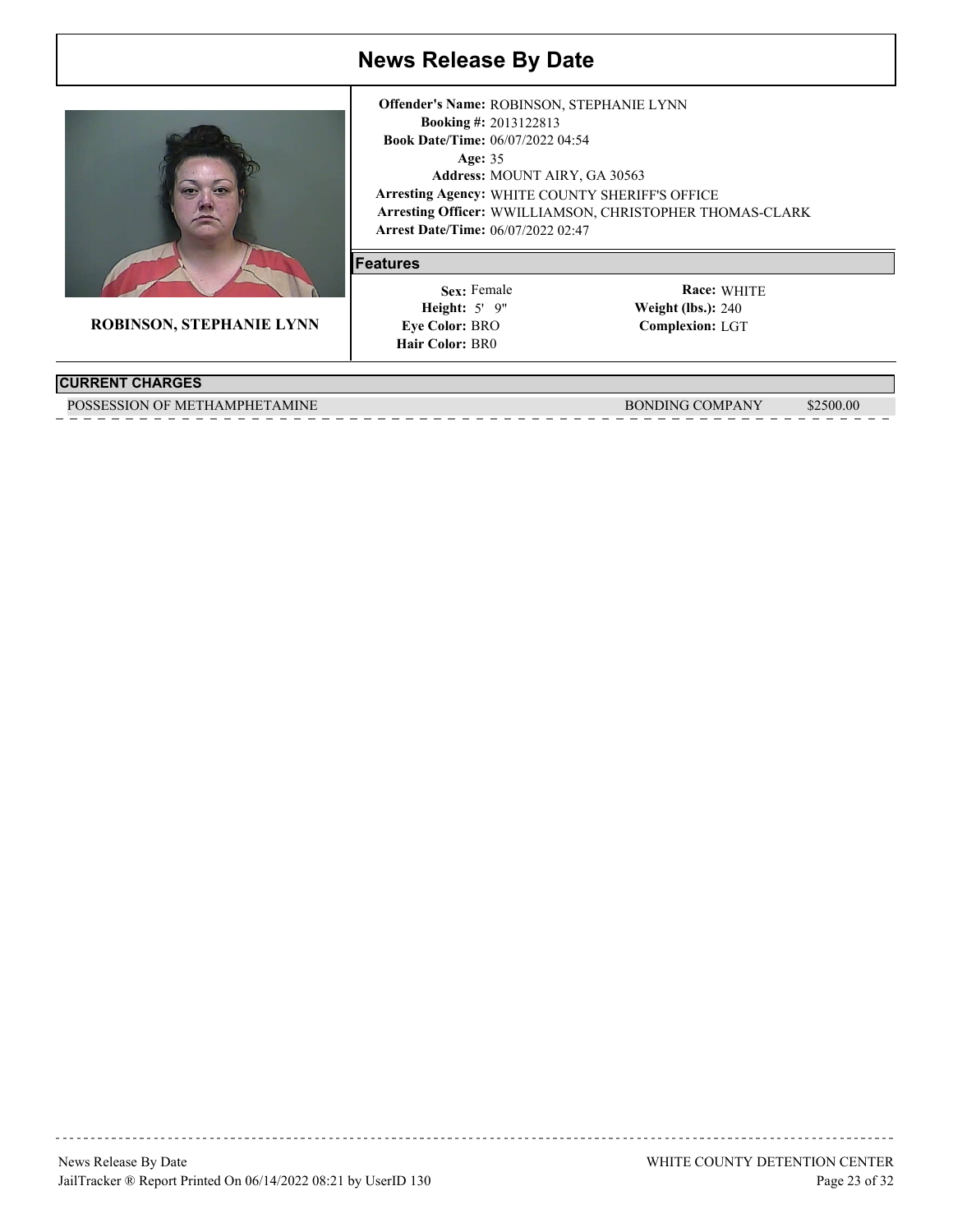

**RODRIGUEZ, LUCIANO GARCIA**

**Arrest Date/Time:** 06/10/2022 05:50 Age: 51 **Arresting Agency:** WHITE COUNTY SHERIFF'S OFFICE Arresting Officer: LECOMPTE, DOUGLAS 2013122826 **Booking #:** 06/10/2022 07:45 **Book Date/Time:** Address: ALTO, GA 30510 **Offender's Name:** RODRIGUEZ, LUCIANO GARCIA

### **Features**

 5' 6" **Height: Weight (lbs.):** Sex: Male **Eye Color: BRO Hair Color: BLK** 

Race: **HISPANIC Complexion:** DRK **Weight (lbs.): 180** 

| <b>CURRENT CHARGES</b>                                   |           |          |
|----------------------------------------------------------|-----------|----------|
| Failure to Maintain Lane                                 | CASH BOND | \$152.00 |
| DRIVING WHILE LICENSE SUSPENDED OR REVOKED (MISDEMEANOR) | CASH BOND | \$768.00 |
|                                                          |           |          |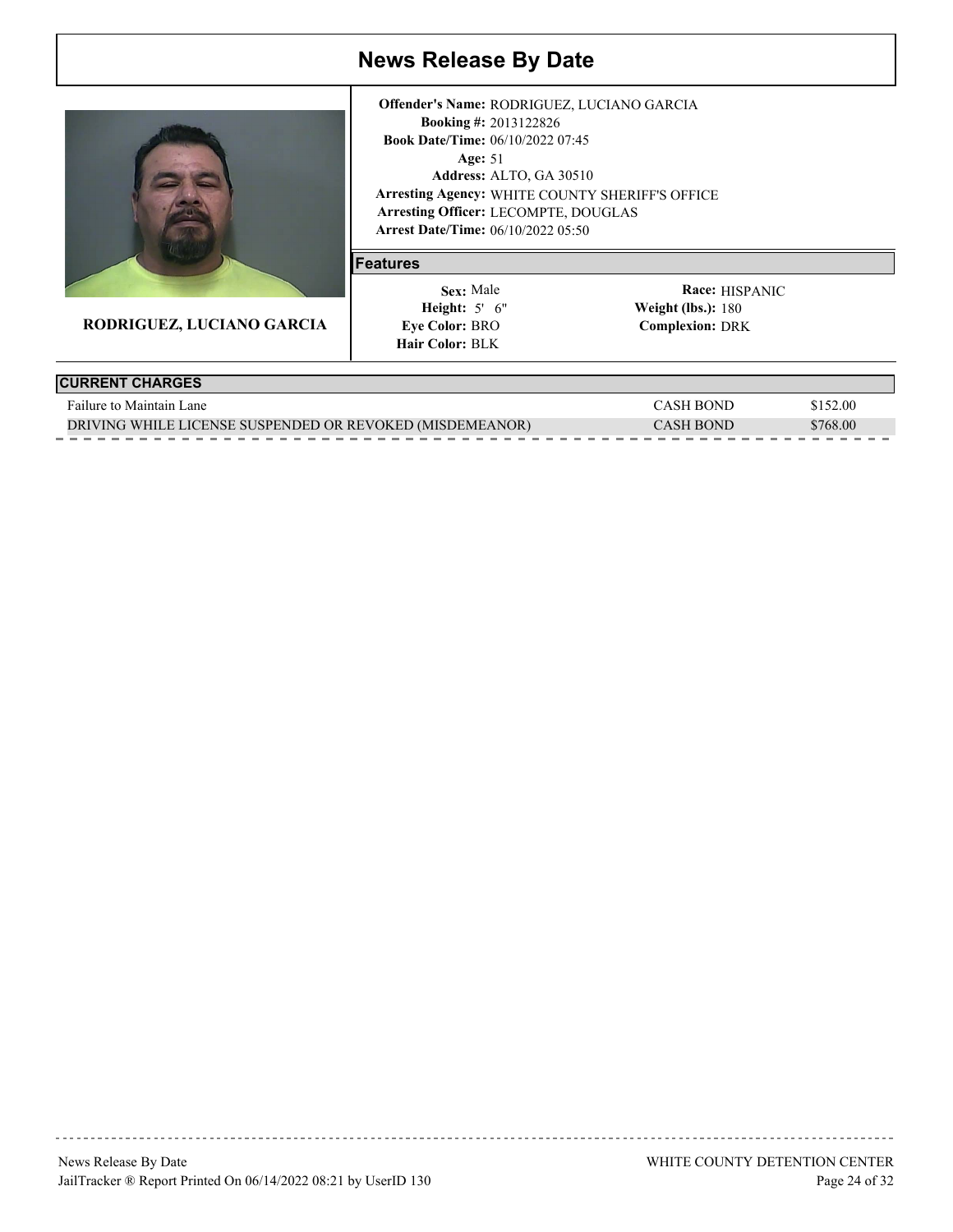

**SAVAGE, JOSEPH WILTON**

#### **CURRENT CHARGES**

**Arrest Date/Time:** 06/10/2022 23:16 Age: 46 **Arresting Agency:** HELEN POLICE Arresting Officer: RUTLEDGE (HPD) 2013122837 **Booking #:** 06/12/2022 08:57 **Book Date/Time:** CLERMONT, GA 30527 **Address: Offender's Name:** SAVAGE, JOSEPH WILTON

#### **Features**

 5' 6" **Height: Weight (lbs.):** Sex: Male **Eye Color: BRO Hair Color: BR0** 

WHITE **Race: Complexion:** LGT Weight (lbs.): 150

HOLD FOR HALL COUNTY SOLO SET SOLO BOND SET SOLO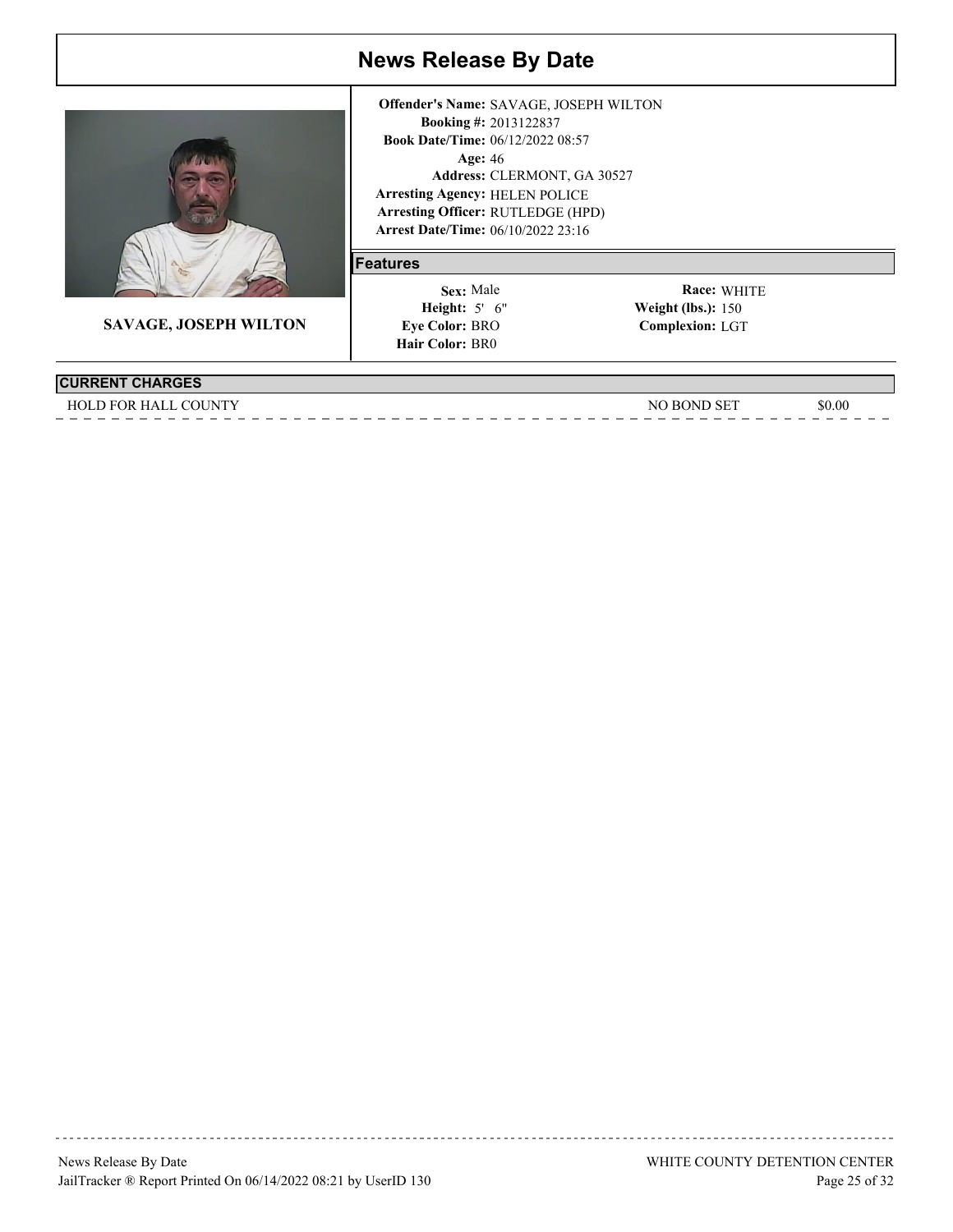

**SEABOLT, CORY GARLAND**

**Arrest Date/Time:** 06/10/2022 10:00 Age: 42 **Arresting Agency:** WHITE COUNTY SHERIFF'S OFFICE Arresting Officer: BALL, A 2013122828 **Booking #:** 06/10/2022 13:31 **Book Date/Time:** CLEVELAND, GA 30528 **Address: Offender's Name:** SEABOLT, CORY GARLAND

### **Features**

 6' 0" **Height: Weight (lbs.):** Sex: Male **Eye Color: BRO Hair Color: BR0** 

| <b>CURRENT CHARGES</b>                                                                           |             |        |
|--------------------------------------------------------------------------------------------------|-------------|--------|
| CONCEALING DEATH OF ANOTHER                                                                      | NO BOND SET | \$0.00 |
| <b>MURDER</b>                                                                                    | NO BOND SET | \$0.00 |
| UNLAWFUL MANUFACTURE, DELIVERY, DISTRIBUTION, POSSESSION, OR SALE OF<br>NONCONTROLLED SUBSTANCES | NO BOND SET | \$0.00 |
| OBSTRUCTING OR HINDERING PERSONS MAKING EMERGENCY TELEPHONE CALL                                 | NO BOND SET | \$0.00 |
| FALSE STATEMENTS OR WRITINGS; CONCEAL FACTS OR FRAUDULENT<br>DOCUMENTS IN MATTERS OF GOVERNMENT  | NO BOND SET | \$0.00 |
|                                                                                                  |             |        |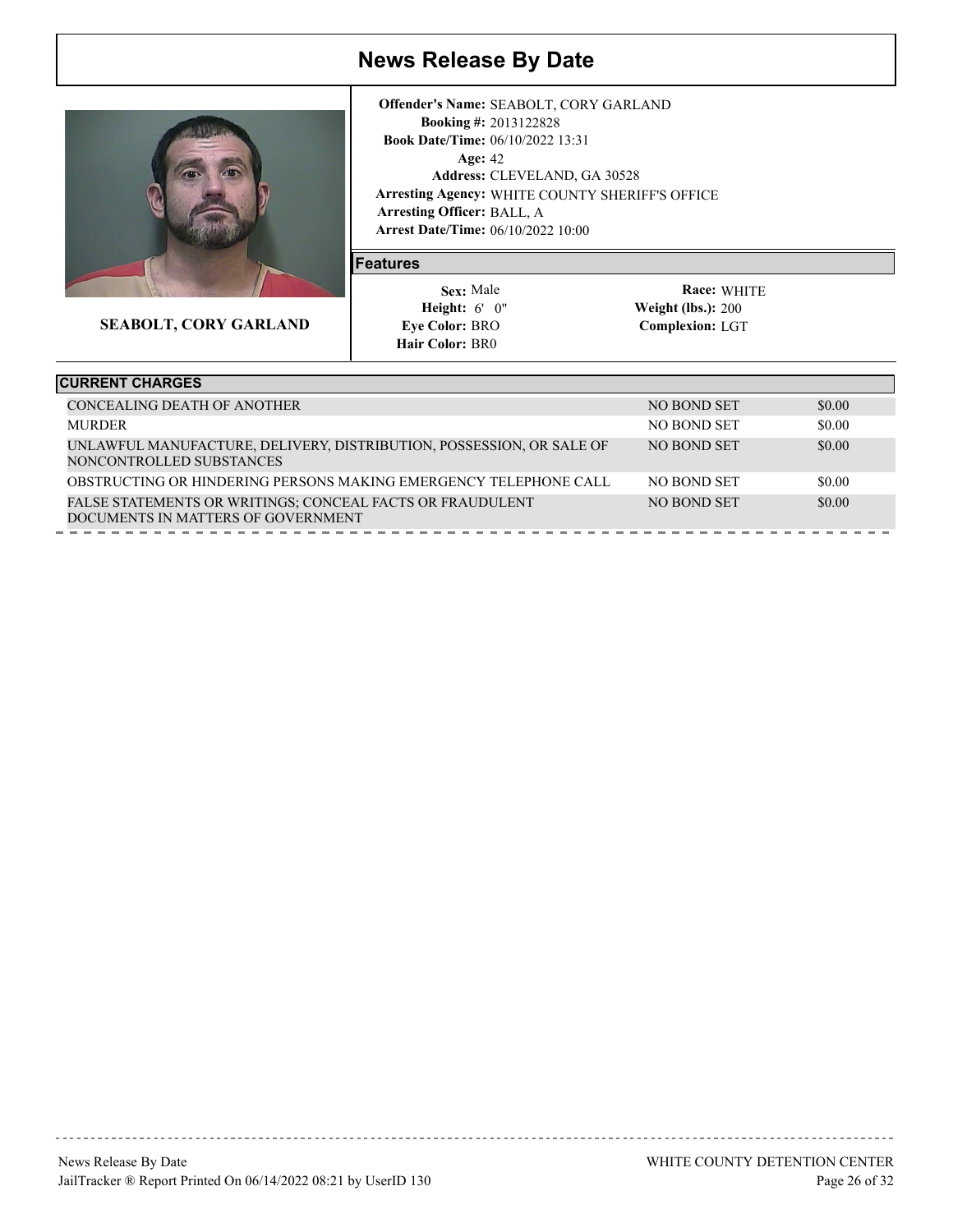

**SHEERER, DOMINICK FRANCIS**

**Arrest Date/Time:** 06/09/2022 03:46 Age: 37 **Arresting Agency:** HELEN POLICE Arresting Officer: BRYSON HPD 2013122819 **Booking #:** 06/09/2022 04:36 **Book Date/Time:** Address: HIRAM, GA 30141 **Offender's Name:** SHEERER, DOMINICK FRANCIS

#### **Features**

 6' 0" **Height: Weight (lbs.):** Sex: Male **Eye Color: BRO Hair Color: BR0** 

| <b>CURRENT CHARGES</b>                                                                       |                 |           |
|----------------------------------------------------------------------------------------------|-----------------|-----------|
| POSSESSION OF METHAMPHETAMINE                                                                | BONDING COMPANY | \$2500.00 |
| POSSESSION OF FIREARM OR KNIFE DURING COMMISSION OF OR ATTEMPT TO<br>COMMIT CERTAIN FELONIES | BONDING COMPANY | \$5000.00 |
| RECEIPT. POSSESSION OR TRANSFER OF FIREARM BY CONVICTED FELON OR<br>FELONY FIRST OFFENDER    | BONDING COMPANY | \$5000.00 |
|                                                                                              |                 |           |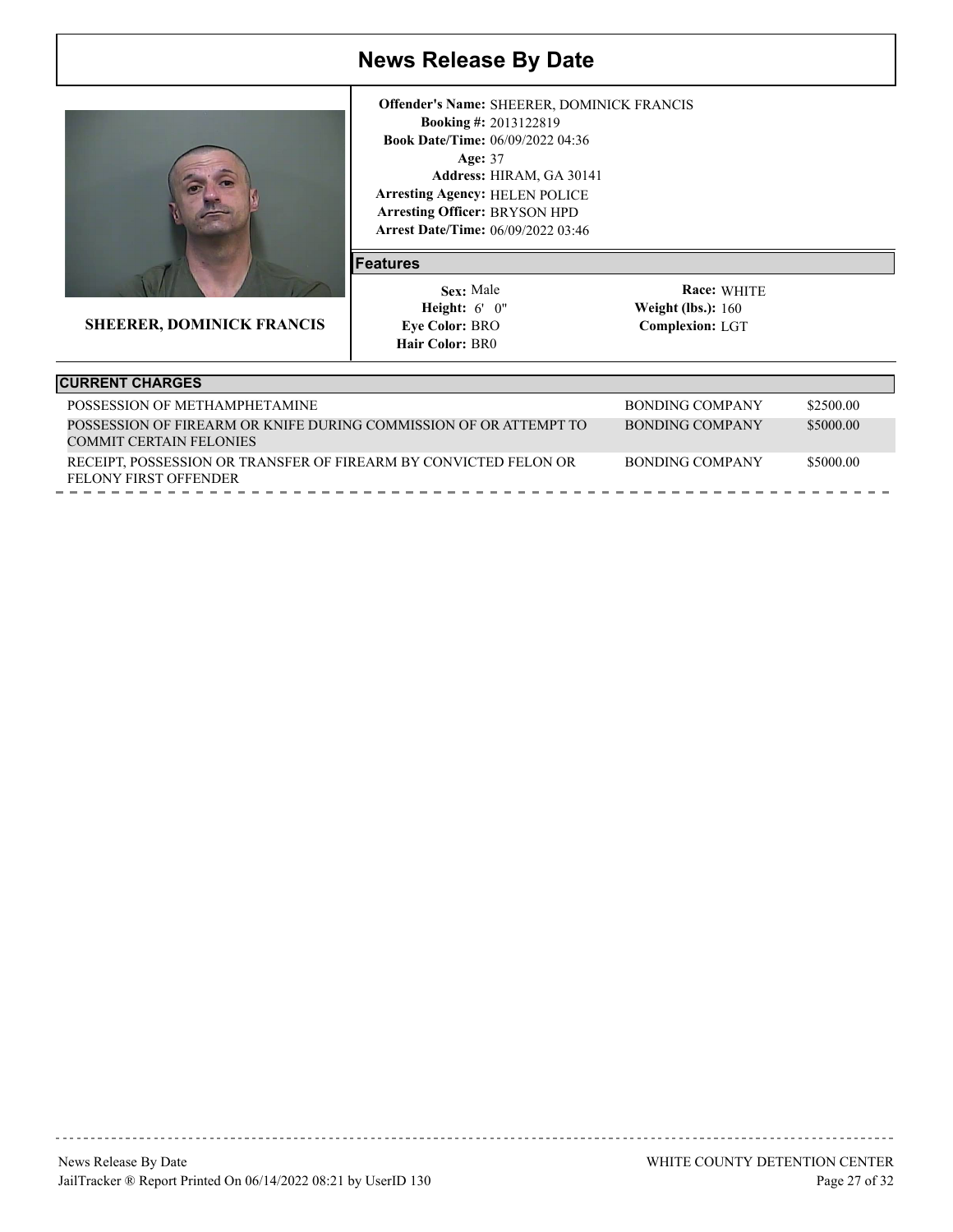

**SMITH, JUSTIN LEE**

**Arrest Date/Time:** 06/11/2022 07:55 Age: 33 **Arresting Agency:** WHITE COUNTY SHERIFF'S OFFICE Arresting Officer: WYATT, JUSTIN 2013122833 **Booking #:** 06/11/2022 09:04 **Book Date/Time:** CLEVELAND, GA 30528 **Address: Offender's Name:** SMITH, JUSTIN LEE

#### **Features**

 6' 1" **Height: Weight (lbs.):** Sex: Male Eye Color: **HAZ Hair Color: BLD** 

WHITE **Race: Complexion:** LGT **Weight (lbs.): 190** 

### **CURRENT CHARGES**

VIOLATE FAMILY VIOLENCE ORDER BONDING COMPANY \$1000.00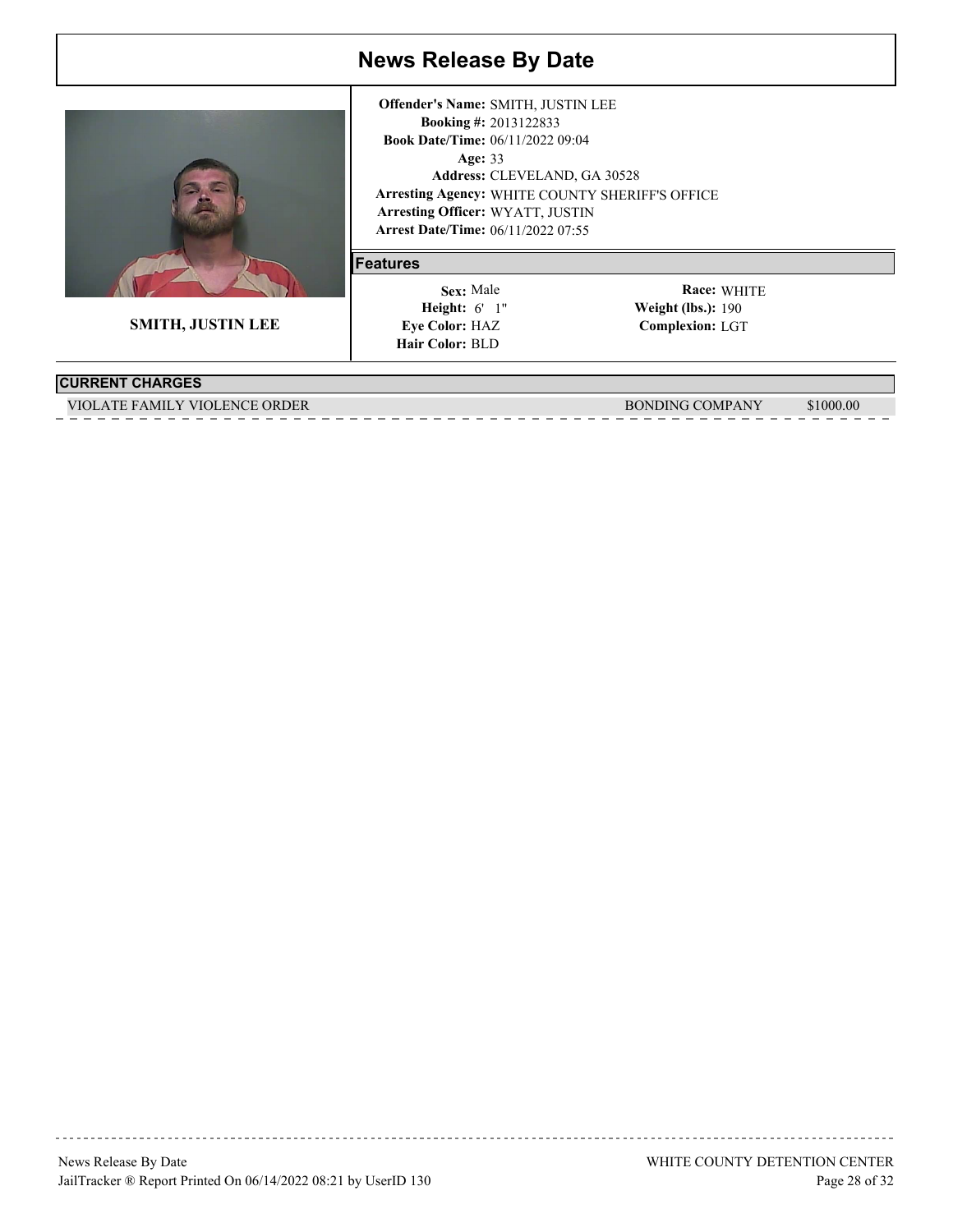

**SUMNER, JAMES EDWARD**

**Arrest Date/Time:** 06/08/2022 16:05 Age: 61 **Arresting Agency:** WHITE COUNTY SHERIFF'S OFFICE Arresting Officer: SIMPSON, JOHN 2013122816 **Booking #:** 06/08/2022 16:04 **Book Date/Time:** CLEVELAND, GA 30528 **Address: Offender's Name:** SUMNER, JAMES EDWARD

#### **Features**

 5' 9" **Height: Weight (lbs.):** Sex: Male **Eye Color:** GRN **Hair Color: BRN** 

WHITE **Race: Complexion:** FAR **Weight (lbs.):** 160

### **CURRENT CHARGES**

PUBLIC INDECENCY-1ST OR 2ND CONVICTION - MISDEMEANOR BONDING COMPANY \$1000.00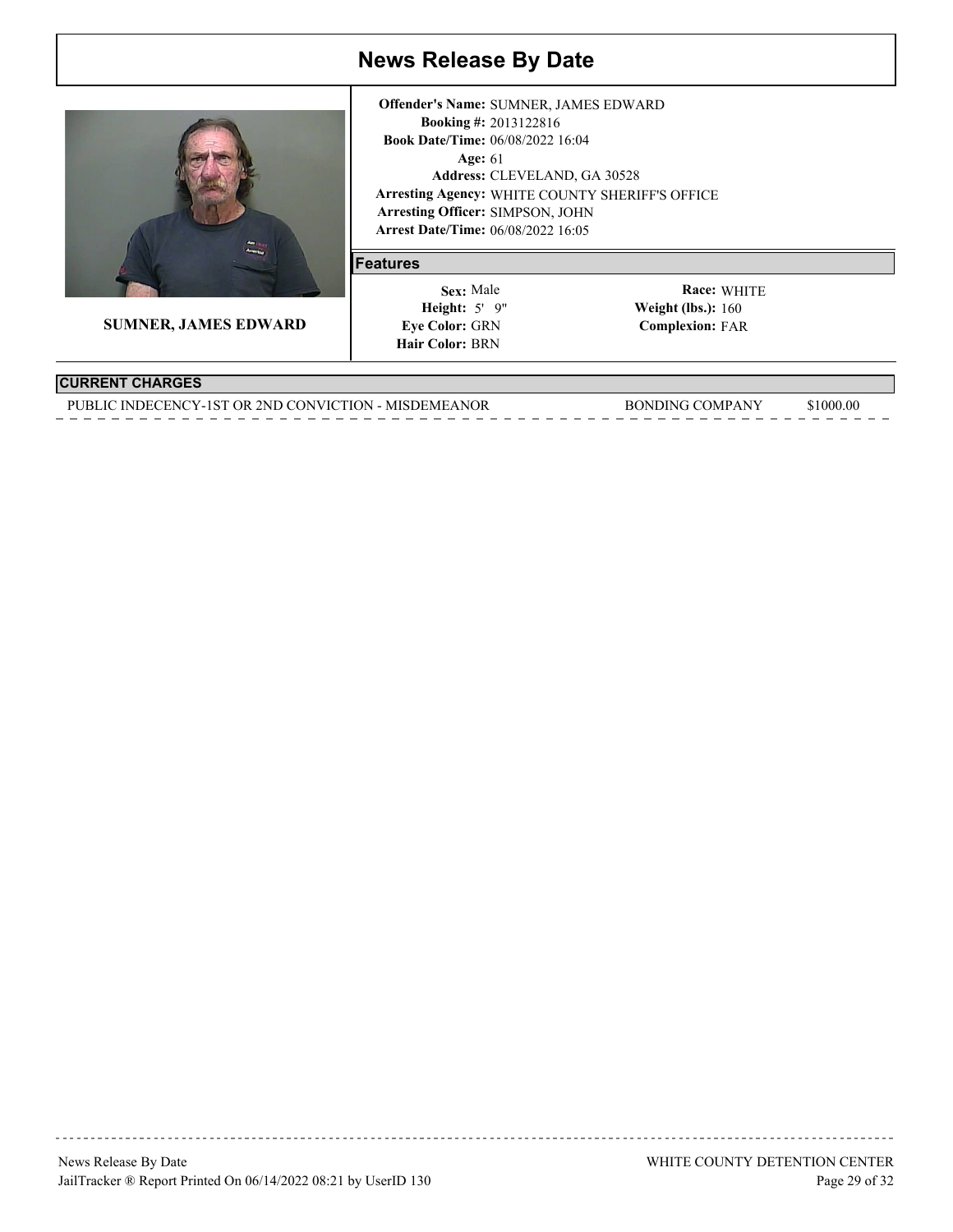

**THOMAS, JAMES EDWIN**

**Arrest Date/Time:** 06/09/2022 00:00 Age: 44 **Arresting Agency:** WHITE COUNTY SHERIFF'S OFFICE Arresting Officer: SIMPSON, JOHN 2013122822 **Booking #:** 06/09/2022 11:12 **Book Date/Time:** DAHLONEGA, GA 30523 **Address: Offender's Name:** THOMAS, JAMES EDWIN

#### **Features**

 6' 3" **Height: Weight (lbs.):** Sex: Male **Eye Color: BRO Hair Color: BR0** 

WHITE **Race: Complexion:** LGT **Weight (lbs.): 170** 

### **CURRENT CHARGES**

ORDER OF INCARCERATION (CHILD SUPPORT) SEE COMMENTS S0.00

News Release By Date JailTracker ® Report Printed On 06/14/2022 08:21 by UserID 130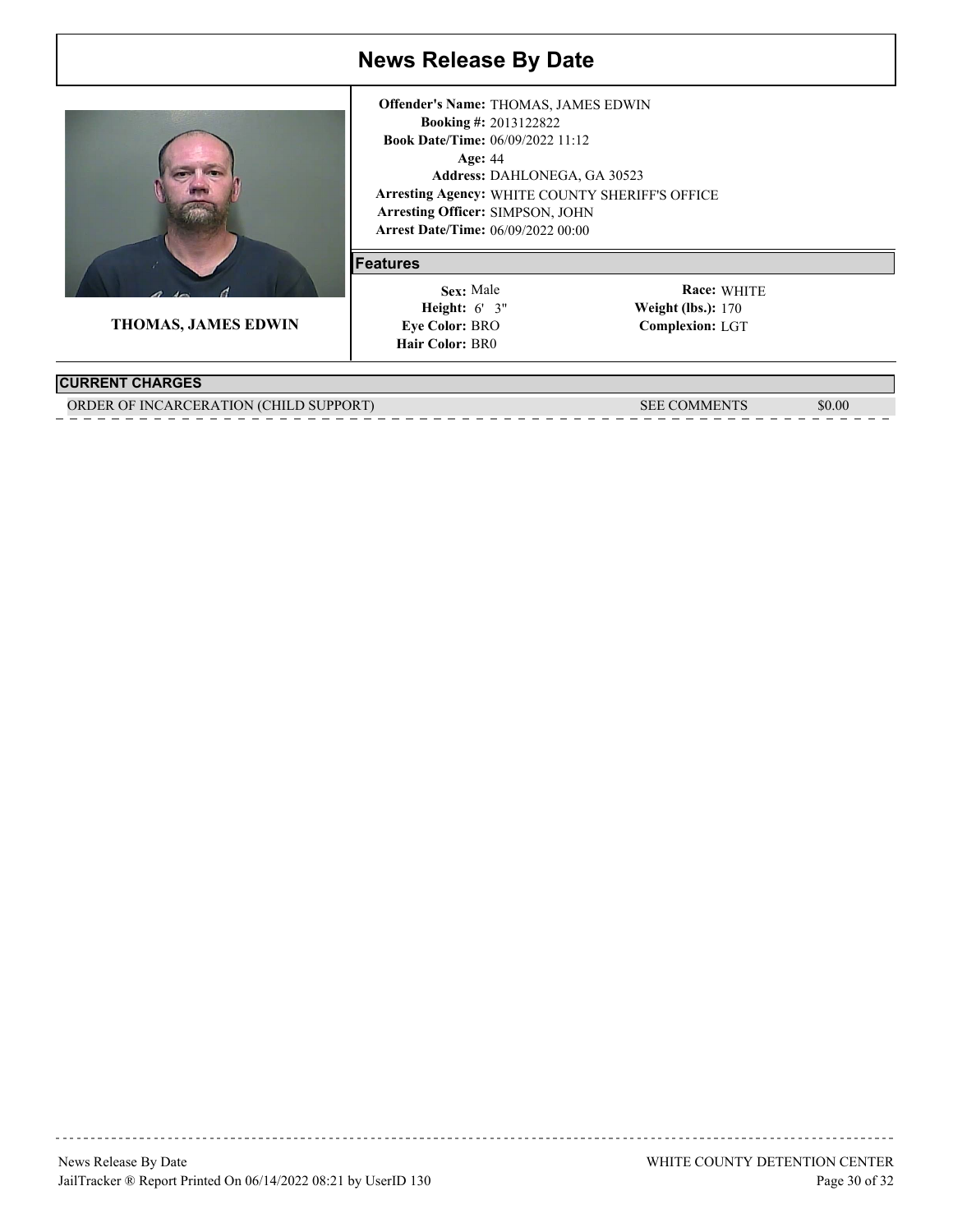

**TUCKER, BRANDY LEE**

**Arrest Date/Time:** 06/09/2022 14:01 Age: 39 **Arresting Agency:** WHITE COUNTY SHERIFF'S OFFICE Arresting Officer: BRADY, DILLON EDWARD 2013122824 **Booking #:** 06/09/2022 14:05 **Book Date/Time:** CLEVELAND, GA 30528 **Address: Offender's Name:** TUCKER, BRANDY LEE

#### **Features**

 5' 5" **Height: Weight (lbs.):** Sex: Female **Eye Color: BLU Hair Color: BLD** 

WHITE **Race: Complexion:** LGT **Weight (lbs.): 170** 

### **CURRENT CHARGES**

THEFT BY CONVERSION - FELONY GOOD BONDING COMPANY \$2500.00